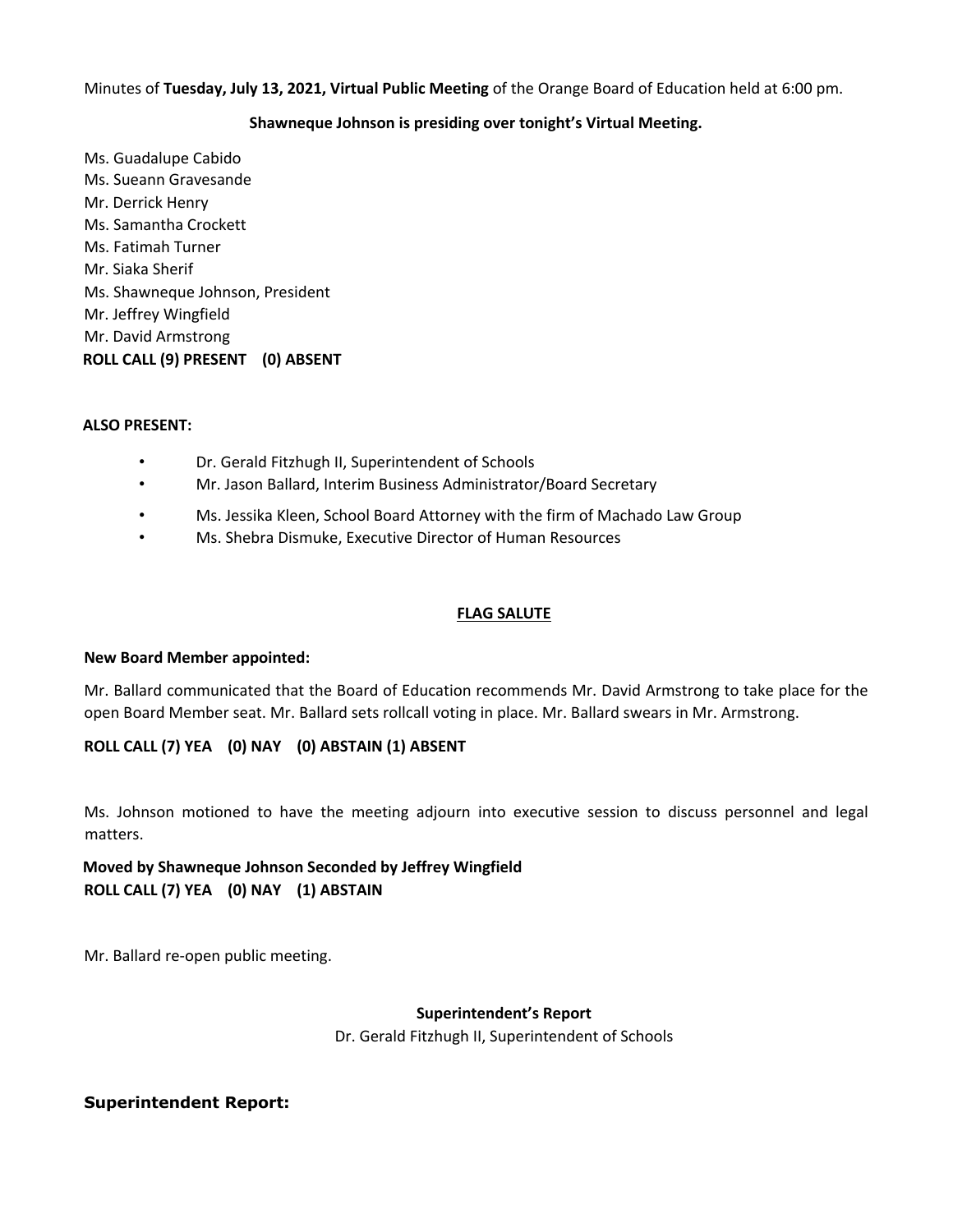Dr. Fitzhugh discussed the district's Summer School Programs. Had the pleasure to visit Cleveland and Lincoln's programs unannounced, and have the opportunity to see the academic greatness happening in our district.

The District offers virtual and the in-person programs.

Data was reviewed to determine the students that need that extra push before we comeback in September.

Dr. Fitzhugh thanks the staff working the Summer Programs. He communicated to the Board Members that they are coming in five times a week, coming in full throttle to ensure that the students are getting what they need to succeed in September. Dr. Fitzhugh also thanks the parents for all their support through the year.

Dr. Fitzhugh communicates that the Curriculum Committee will be attending Summer School walks beginning next week, 9:00 am on Monday.

Dr. Fitzhugh communicates Heywood Avenue School is now housing Orange High School due to current construction.

Dr. Fitzhugh reviews Academic Summer Programs at the Secondary Level Credit Recovery, which started June 28 until July 29, 2021.

Dr. Fitzhugh communicates the Summer School Programing (Bridges, Pathways, Intensive support for pre-selected students or grades).

Dr. Fitzhugh communicates the Summer School Programs offered by each department.

#### **Facilities Presentation by Mr. Edwin Vasquez:**

Mr. Vasquez gave an overview of the Facility Maintenance and Custodial Services Update He updated the community on thorough daily cleaning and disinfection of all touch points in the building. He communicated preparations done for summer cleaning and summer programs. Mr. Vazquez communicated to the community his monthly meeting with PCI to discuss COVID-19 mandates and expectations. He communicated that during the month of June walk-throughs were conducted to ensure that we have a safe and welcoming learning environment. Updated the community on the walk through

- Vents and filters have been cleaned to allow proper ventilation throughout the buildings.
- Replacing all OHS air-handling units, door in the existing building are being replaced.
- OHS cafeteria will be fully renovated.
- OHS existing media center to convert to a second cafeteria for our students.
- OHS Health Occupation room received an upgraded with a glass divider.
- Central Elementary girl's second floor bathroom ceiling and wall being repaired.
- Lincoln Avenue roof leak is being addressed this summer before September
- JRLECC several repairs to the exterior of the building on the Cleveland side.

## **Reopening School Survey Results:**

Parent Results: Dr. Fitzhugh communicates 76% of our parents feel it is important for your students to have access to personal protective equipment (masks, desk shields, ETC).

Dr. Fitzhugh communicates reassurance that our district is diligent in the safety of our students and staff. Temperatures will continue to be checked, desk shield will remain in place, and our masks being worn. He communicates that the students do get a mask break.

Dr. Fitzhugh communicates that we are transitioning to conform to CDC guidelines of 3ft apart for September.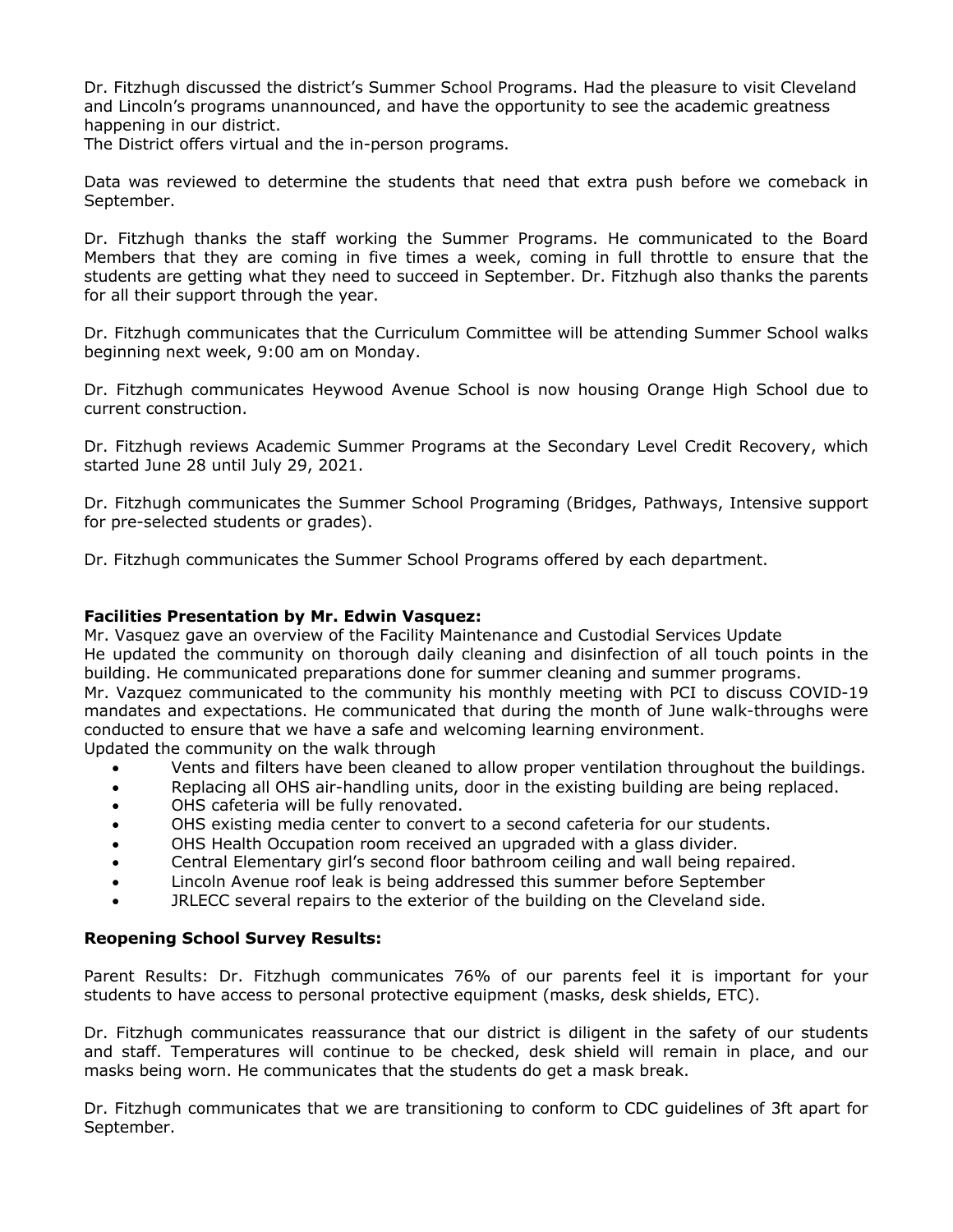Dr. Fitzhugh communicates that 65% of parents are very confident or confident that their child made sufficient academic progress this spring. Six percent felt not that confident and 26% somewhat confident.

Dr. Fitzhugh communicates that 67% of the parents said their child was typically in engaged in distance learning throughout spring.

Dr. Fitzhugh communicates that it is very important to him that our students receive the socialemotional support that they need. He also communicates the importance of supporting our district staff with their social-emotions due to the pandemic.

Dr. Fitzhugh communicates that 50% of our parents are very concerned about their child's peer relationship because of social distancing.

Dr. Fitzhugh communicates that Remote Learning will be available only if there is a declared health emergency. He also communicates that the District's plan to reopen schools is on the District's webpage. He communicates that the reopening school plan must be revisited as per NJDOE every six months.

#### **Staff Results:**

Dr. Fitzhugh communicates that 43.8% of the staff felt confident that their students made sufficient progress this spring.

Dr. Fitzhugh communicates that 45.2% of the staff were typically engaged with their students.

Dr. Fitzhugh communicates the importance of our students and staff having access to district issued chrome books. He communicates the kiosk experiment we had during our virtual learning and the great benefits the students, and staff gained for having access to the technology they needed to keep learning and teaching.

Dr. Fitzhugh communicates that 65% of our teaching staff feel confident in their ability to teach inperson.

Dr. Fitzhugh communicates to that our staff have spoken on the Professional Developments the staff wish to receive in support of this incoming year. He communicates the importance in delivery those resources to our staff.

## **Safe Reopening of Schools Plan**:

Dr. Fitzhugh recommends introducing a Transition/Re-acclimation plan for the return to a safe reopening, teaching hygiene and safety practices.

Dr. Fitzhugh communicates that the current summer programs are already receiving those nuances.

Dr. Fitzhugh communicates the importance of teacher readiness.

Dr. Fitzhugh communicates that the majority of our staff recommend the continuation of PPE, Sanitizing Stations, and Cleaning/Disinfecting Protocols. Responsive protocol for sick students. Wellness Wednesday Abbreviated, Office Hours, Parent/ Staff Communications, Online Remote instructions as an option during school closings, and Supplements to instructions that support independent learning.

Dr. Fitzhugh communicates that the parents and staff recommend that the District's COVID testing programs continue into SY2021-2022. He confirms that the program will continue to assure the safe return of our students and staff.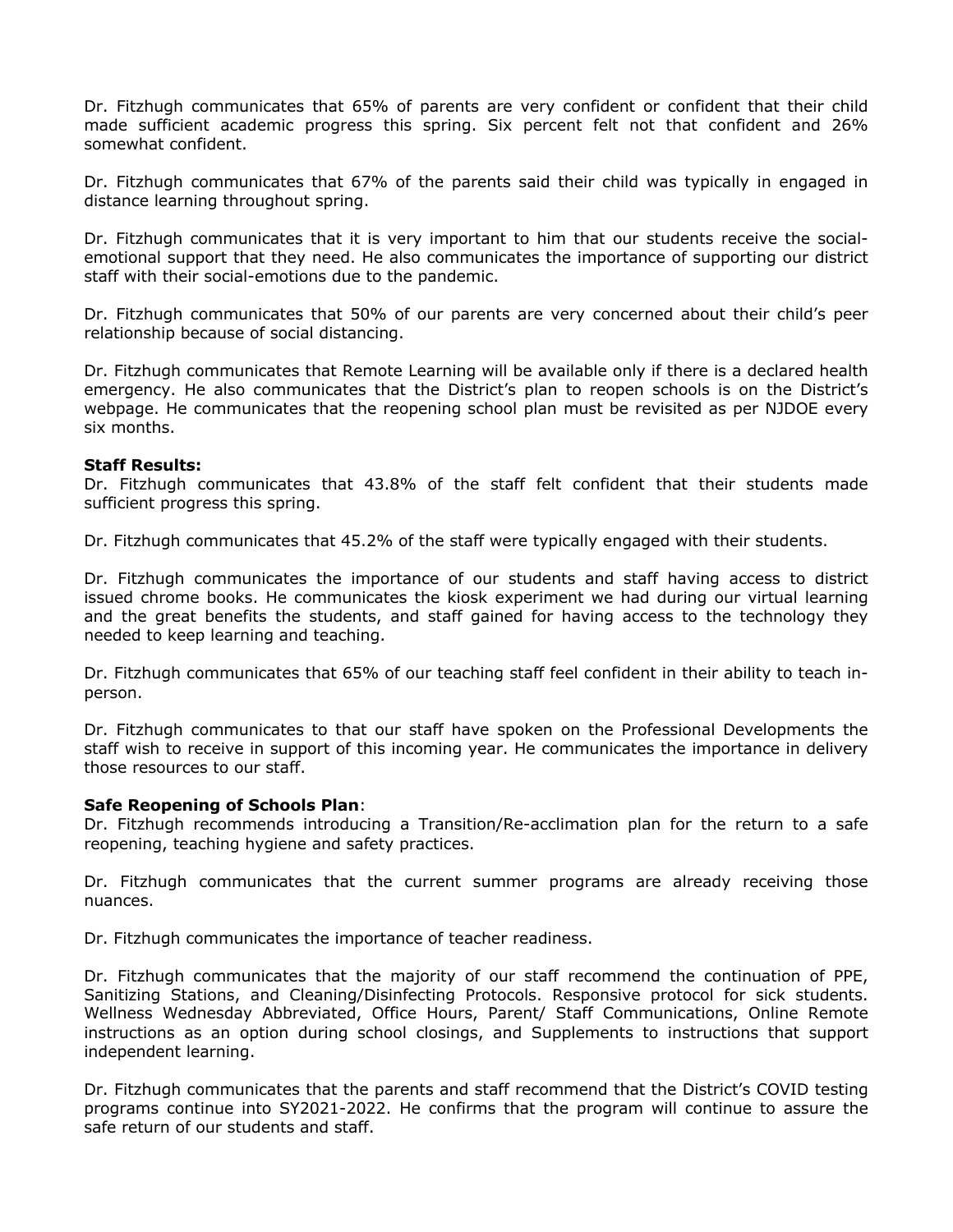Dr. Fitzhugh communicates his final thoughts on the survey process. He thanks our parents and staff for participating in the reopening of our schools. He communicates that another survey will be going out before the beginning of the school year.

#### **Moving into Greatness Strategic Plan SY 2021-2026:**

Dr. Fitzhugh communicates that the children in our 15 schools and programs deserve as outstanding an education as any other child in New Jersey or the nation.

Dr. Fitzhugh communicates that the strategic plan helped develop the district goals. It will help develop the nuances in terms of scheduling for our districts.

Dr. Fitzhugh communicates the district had three round table meetings throughout school year 2019-2020.

Dr. Fitzhugh communicates the importance of college readiness for our students.

Dr. Fitzhugh communicates the CORE Values of this Strategic Planning. Quality of learning and Superior performance for all. The mission to prepare and inspire all learners to lead and succeed. He communicates the importance of our students being able to engage in Strategic Goals Area, Performance Objectives, Performance Measurers and Initiative and Action Steps.

Dr. Fitzhugh communicates the importance of working together. He communicates that our staff and children are able to return to a safe environment because of our district working together.

#### **School Performance Report:**

Dr. Fitzhugh communicates the NJDOE information is in our District's webpage.

Dr. Fitzhugh communicates that the School Performance Report reflects the New Jersey Department of Education commitment to providing parents, students, and school communities with a large variety of information about each school and district.

Dr. Fitzhugh communicates that the School Performance Report allows stakeholders to learn more about our schools and districts. Engage with school communities to identify what schools are doing well and whether they can improve.

Dr. Fitzhugh communicates the message from the NJDOE, which recognizes that our existing data cannot begin to measure the hard work and perseverance of the students, families, educators, and community members during this difficult year.

Dr. Fitzhugh communicates that there will be an enhancement to the report. Such as New Report Design, Additional data, New Resources, and New Narrative field "Learning during COVID-19"

Dr. Fitzhugh communicates 4-year graduation goal. 95-100% met goal, 91-94.9% met state. He communicates that Orange Public Schools met their goal with 91.1%.

Dr. Fitzhugh communicates we were able to meet state goal, what an amazing accomplishment.

## **Dual Enrollment:**

Dr. Fitzhugh we have currently 33.5% enrolled in Dual Enrollment to receive college credits before graduation for our  $11<sup>th</sup>$  grade and  $12<sup>th</sup>$  grade students. Although we have exceed the state by 20.2%, Dr. Fitzhugh communicates that he wants this number at 50%.

## **Advance Placement courses:**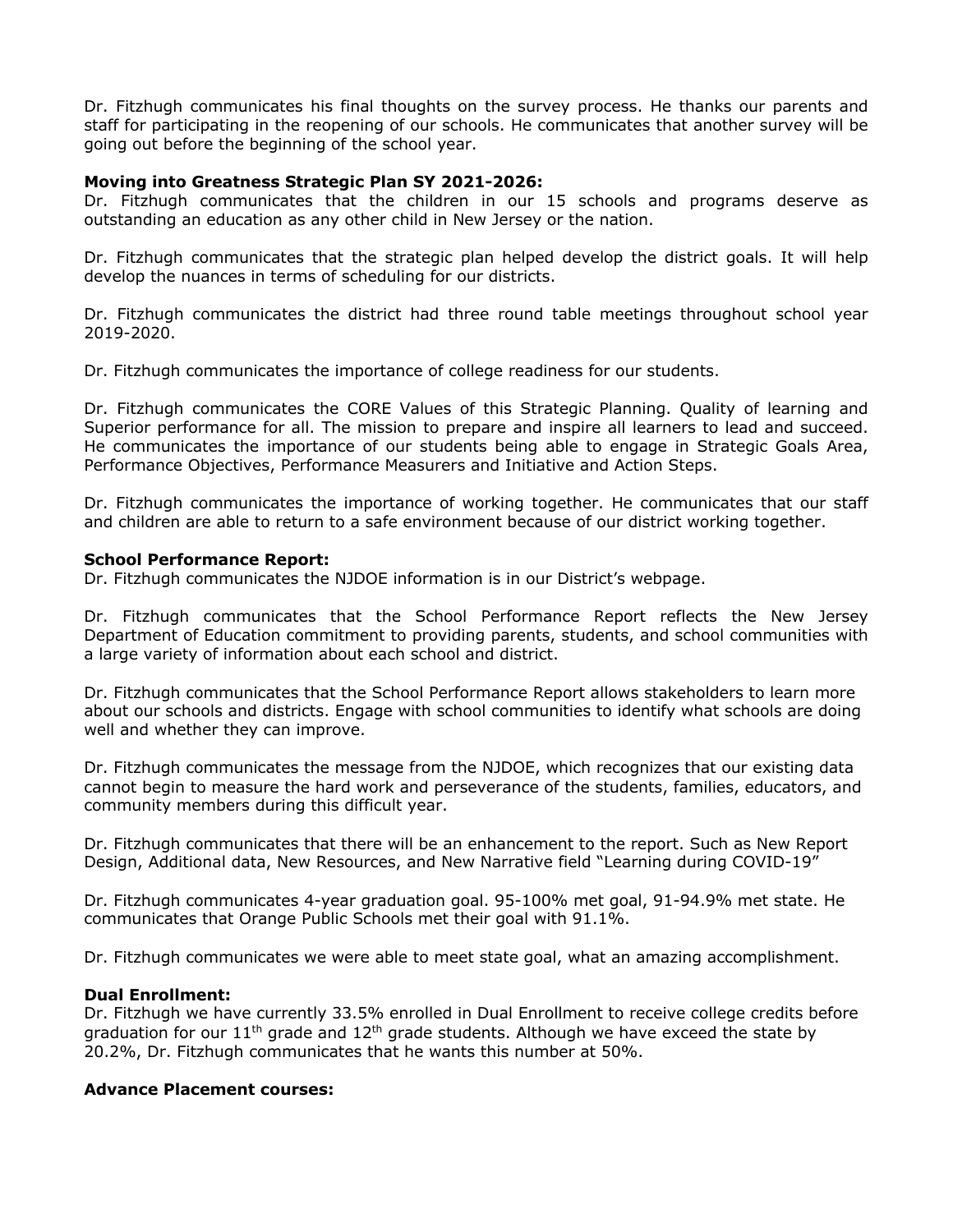Dr. Fitzhugh communicates he wants to maintain transparency. He communicates that we have 14.5 % of our students enrolled in one or more AP/IB courses oppose to the states 35.7%. He communicates there is work to be done.

## **College Enrollment:**

Dr. Fitzhugh communicates the percentage of 2019 graduates enrolled in a college or university by 2020. The state was at 76.3% and Orange Public Schools were at 54.3%. Although we are over 50%, we did not exceed the states.

## **Lisa Spotswood Brown: Reported the Parent Portal Registration Numbers as of July 13, 2021 is 3,429 which is an increase of 1,094.**

Genesis Parent Portal Reminder. Parents are able to see grades and assignments posted in real time. Any questions or concerns regarding the portal to be directed to reopeningofschools@orange.k12.nj.us

## **Dr. Fitzhugh Updated:**

The American Rescue Act funding has provided the district with a total of over 17 million dollars.

Dr. Fitzhugh communicated to expend 11 million as soon as possible (the latest November 2021).

Dr. Fitzhugh communicates that the district has given out over 320,000 meals since March 17.

Dr. Fitzhugh communicates Summer School continues to move in the right directions. Focused and intentional instructional practices are employed on a daily basis.

Dr. Fitzhugh reviews the Breakfast/ Lunch Grab and Go schedules, and location.

Dr. Fitzhugh encourages the community to express any questions or concerns with reopening of schools. reopeningofschools@orange.k12.nj.us

Superintendent continued with the Update: Please sign up the student portals Breakfast Grab and Go reopeningofschools@orange.k12.nj.us

## **This concludes the Superintendents report.**

Approval of the April 20, 2021 public minutes-**Moved by Jeff Wingfield Seconded by Sueann Gravesande ROLL CALL (9) YEA (0) NAY (0) ABSTAIN (0) ABSENT**

Approval of June 8, 2021 public minutes-**Motioned by Jeffrey Wingfield Seconded by Siaka Sherif ROLL CALL (9) YEA (0) NAY (0) ABSTAIN (0) ABSENT**

Approval of June 22, 2021 public minutes-**Moved by Jeff Wingfield Seconded by Derrick Henry ROLL CALL (9) YEA (0) NAY (0) ABSTAIN (0) ABSENT**

**Presentation Facilities – Mr. Derrick Henry** Mr. Henry has no report in regards to the facility update.

**Presentation Finance- Mr. Siaka Sherif-**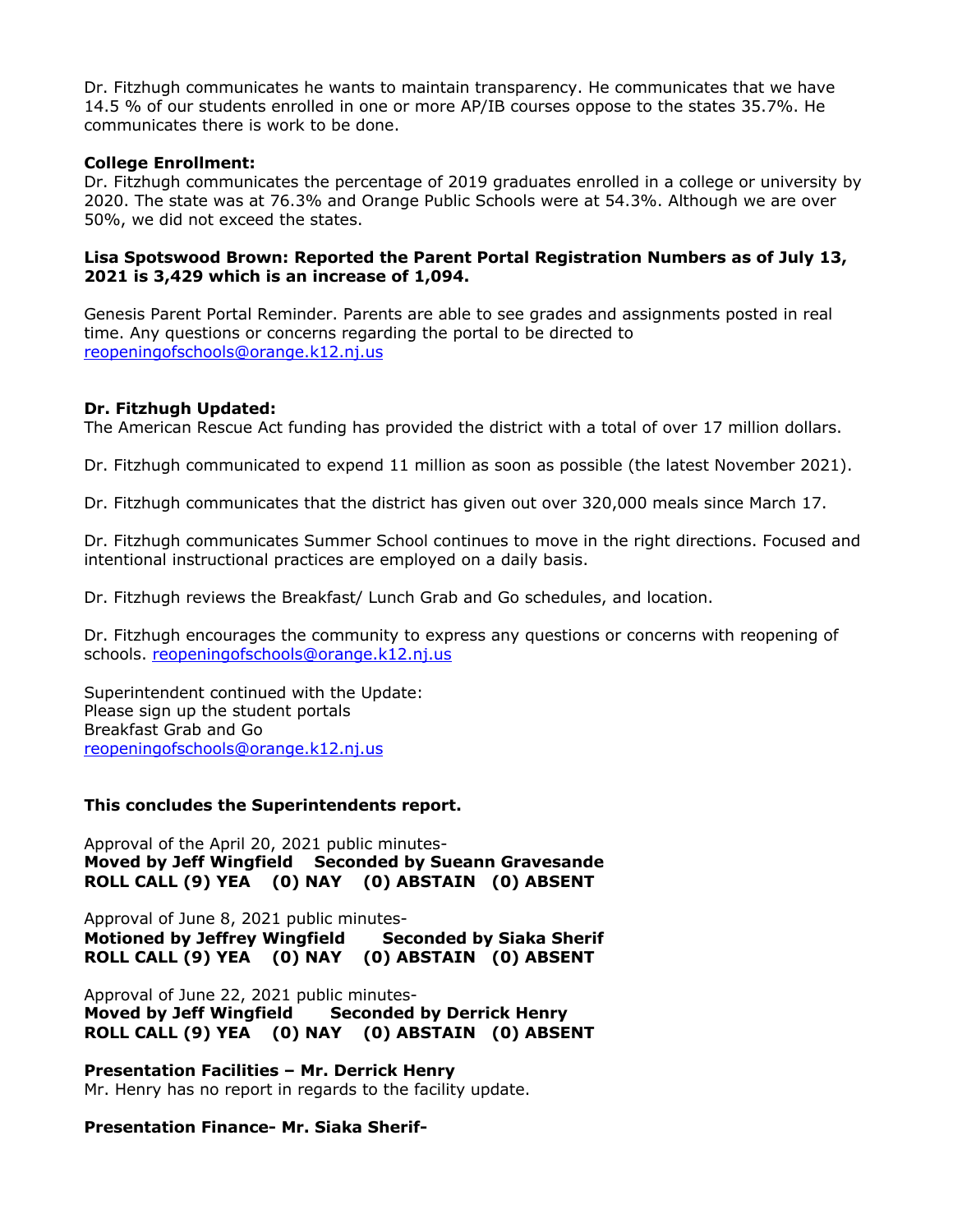Mr. Sherif communicates to the Board that theirs a Bill's list that was left behind on last meeting and recommends approving so that the bill is paid.

#### **Presentation Public Relation – Fatimah Turner**

Good evening, to all- We also had a very short meeting. Mr. Devone went over the continuation of COVID-19 testing. We want to continue to test and be diligent. We discussed about the school app, of course.

#### **Presentation on Policy - Ms. Sueanne Gravesande**

Policy Committee met on July 9, 2021. It was brought to the committee that the district would like to review a particular policy, Health Work Place Environment Policy. Resolution #621026 this policy stipulates that the Board of Education recognizes a healthy workplace environment produce productivity, reduce staff turnover while having a direct impact of school district programs provided to the pupils. Ms. Gravesande communicates that the community has an opportunity to comment on this before it goes for second reading. Policy #0164 was reviewed and updated to reflect the laws and protocols. Ms. Gravesande communicated that Dr. Fitzhugh has given a report on the gender-neutral bathroom policy.

#### **PUBLIC COMMENTS:**

Tyrone Tarver: Parent, resident of Orange. Makes claims that at the time of him being Board President Claims were made against him. After 8 months of caring for an ill family member, he started to make proof of the lies told on him. His attorney request specific he was made aware that only partial of documents requested was sent to him. He later was made aware that the district illegally destroyed emails and public records without permission from the state.

Ms. Jessika Kleen urges Mr. Tarver to stick to facts, because he does not have proof of those accusations.

#### **BOARD RESOLUTIONS**

CONSENT AGENDA**:** For the resolutions, expect: C21-035 F21-018 **Moved by Jeff Wingfield Seconded by Mr. Derrick Henry ROLL CALL (9) YEA (0) NAY (0) ABSTAIN (0) ABSENT**

**RESOLUTIONS**

**C21-035 RESOLUTION TO APPROVE PAYMENT ON BILLS FOR JULY 2021 Moved by Mr. Siaka Sherif Seconded by Mr. Derrick Henry ROLL CALL (9) YEA (0) NAY (0) ABSTAIN (0) ABSENT**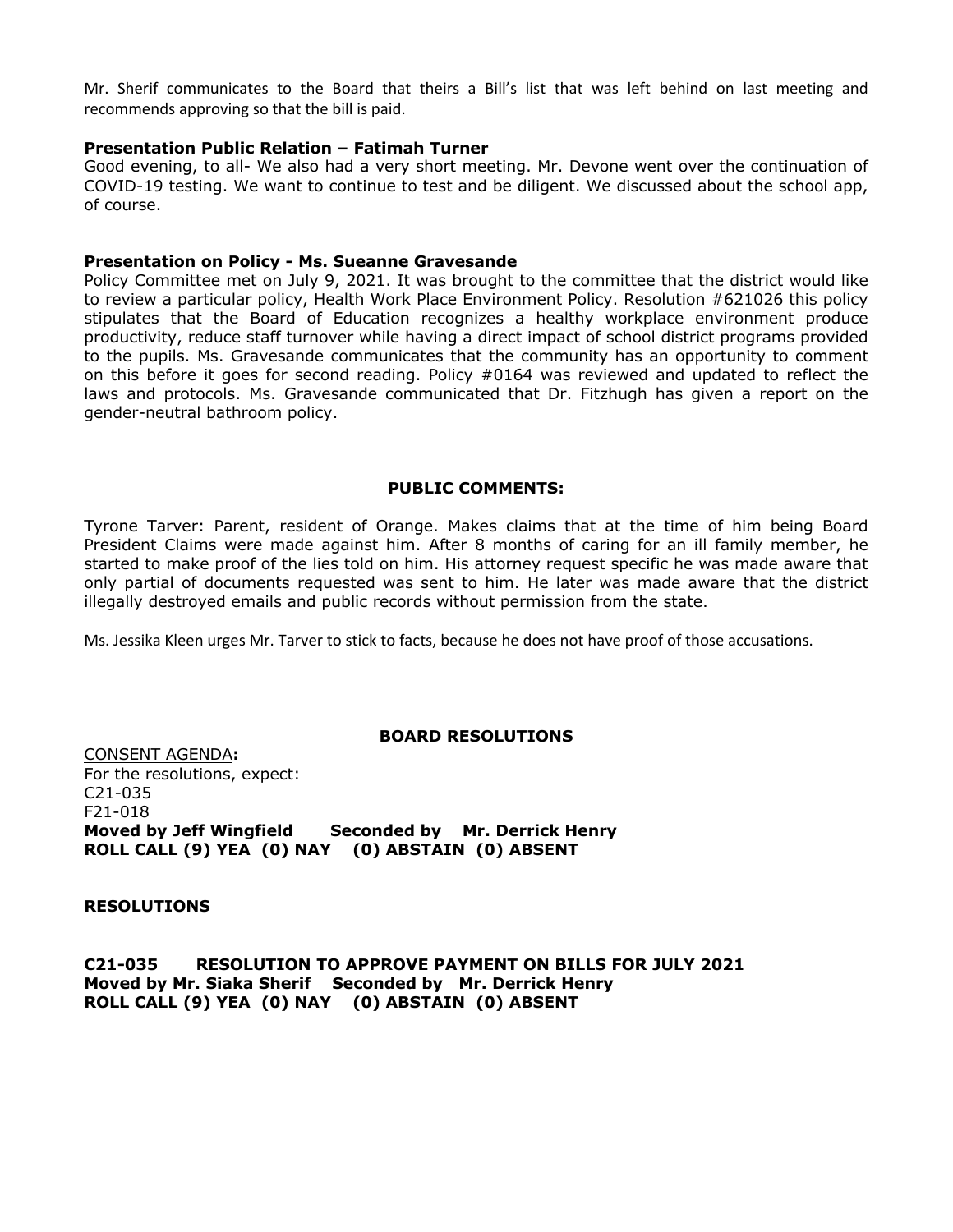## **F21-018 Resolution to Approve the Contract for the Assistant Superintendent of Innovation and Systems**

Ms. Shawneque Johnson inquires to Dr. Fitzhugh regarding position of Assistant Superintendent of Schools.

Dr. Fitzhugh replies to Ms. Johnson that with the district reorganizations the Assistant Superintendent was put back online because at this time we are looking for innovation in systems. There many programs in the district that are going to expand. Not only our academic but also making use of our buildings. With the appointment of Dr. Powell's new position that dream can now become reality.

**Motion by Jeffrey Wingfield Seconded by Mr. Siaka Sherif ROLL CALL (9) YEA (0) NAY (0) ABSTAIN (0) ABSENT**

## **Human Resource Agenda Motion by Jeffrey Wingfield Seconded by Mr. Siaka Sherif ROLL CALL (8) YEA (0) NAY (1) ABSTAIN (0) ABSENT**

Ms. Crockett communicates that one public Virtual Curriculum Meeting will be held on Tuesday, July 27, 2021, at 3:30pm.

Ms. Crockett communicates that the Facilities Virtual meeting will be held on Monday, August 2, 2021 at 2:30pm.

Ms. Crockett communicates that the Public Relations Committee Virtual meeting will be held on Tuesday, August 3,2021 at 3:30pm

Ms. Crockett communicates Finance Virtual Committee meeting will be held on Thursday, August 5, 2021 at 5:30pm.

Ms. Crockett communicates the Orange Board of Education Public meeting will be held on Tuesday, August 10, 2021 at 7:30pm at OPA Auditorium. Ms. Crockett communicates the Board will recess until 6:45pm no later than 7:30pm.

Ms. Crockett communicates several closed meetings dates.

# **BOARD COMMENTS**

Mr. Henry recognizes one of our long-standing member finally returning to her public space, Ms. Gloria Stewart. Public gives Ms. Stewart a round of applause.

Ms. Gravesande gives a warm huge birthday shout out to Dr. Fitzhugh. Reminds the audience and colleague and reads the code and conduct of School Board Members.

Ms. Cabido communicates she read the strategic plan and she will hand her notes to Dr. Fitzhugh. She congratulates Dr. Powell in her new appointed role.

Ms. Crockett communicates her appreciation for the reports. She is also very excited regarding to the Kindergarten play. She welcomes Mr. Armstrong to the team. Congratulates Dr. Powell.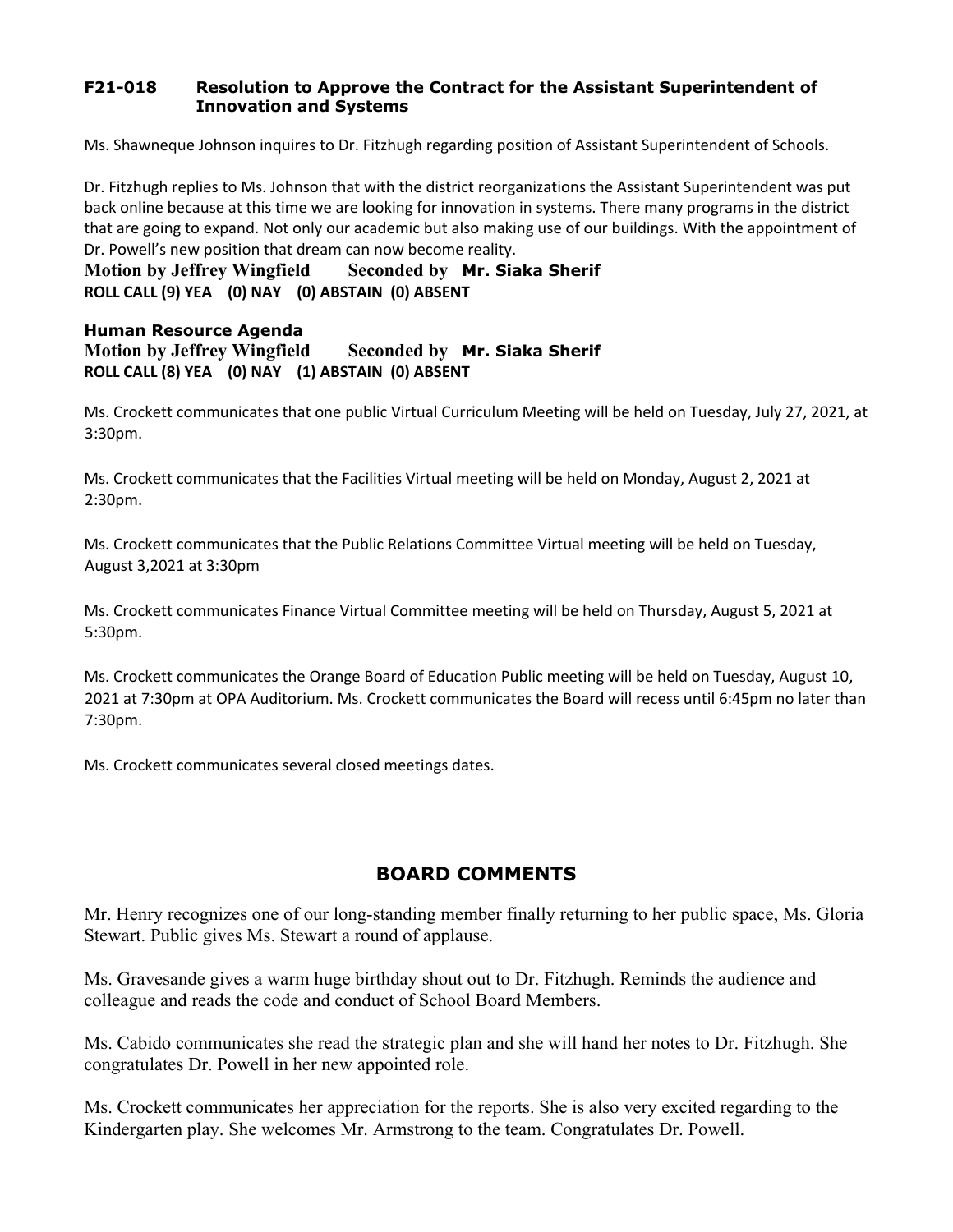Ms. Turner welcomes Mr. Armstrong to the Board. She also congratulates Dr. Powell.

Mr. Armstrong wants to thank his new colleague. He is looking forward to bringing this district from Good to Great.

Mr. Sherif thanks to Ms. Alcantara and Dr. Powell for all their work. Wishes Dr. Fitzhugh a blessed birthday.

Mr. Wingfield communications that he denied all alleged allegations made by Mr. Tarver.

Ms. Johnson thanks the Board members for coming together and working as a team. Thanks Dr. Fitzhugh for being a great leader. Ms. Johnson congratulates Dr. Powell on her new appointed role. Ms. Johnson welcomes Mr. Ballard.

Dr. Fitzhugh thanks Ms. Dismuke-Jones on her vision of this administration.

Ms. Dismuke Jones introduces all new appointed personnel to the community and allows the new appointed personnel to introduce themselves to the community and Board.

Move to close board meeting **Moved by Mr. Derrick Henry Seconded by Sueanne Gravesande ROLL CALL (8) YEA (0) NAY (0) ABSTAIN (1) ABSENT Mr. Sherif left meeting before voting.**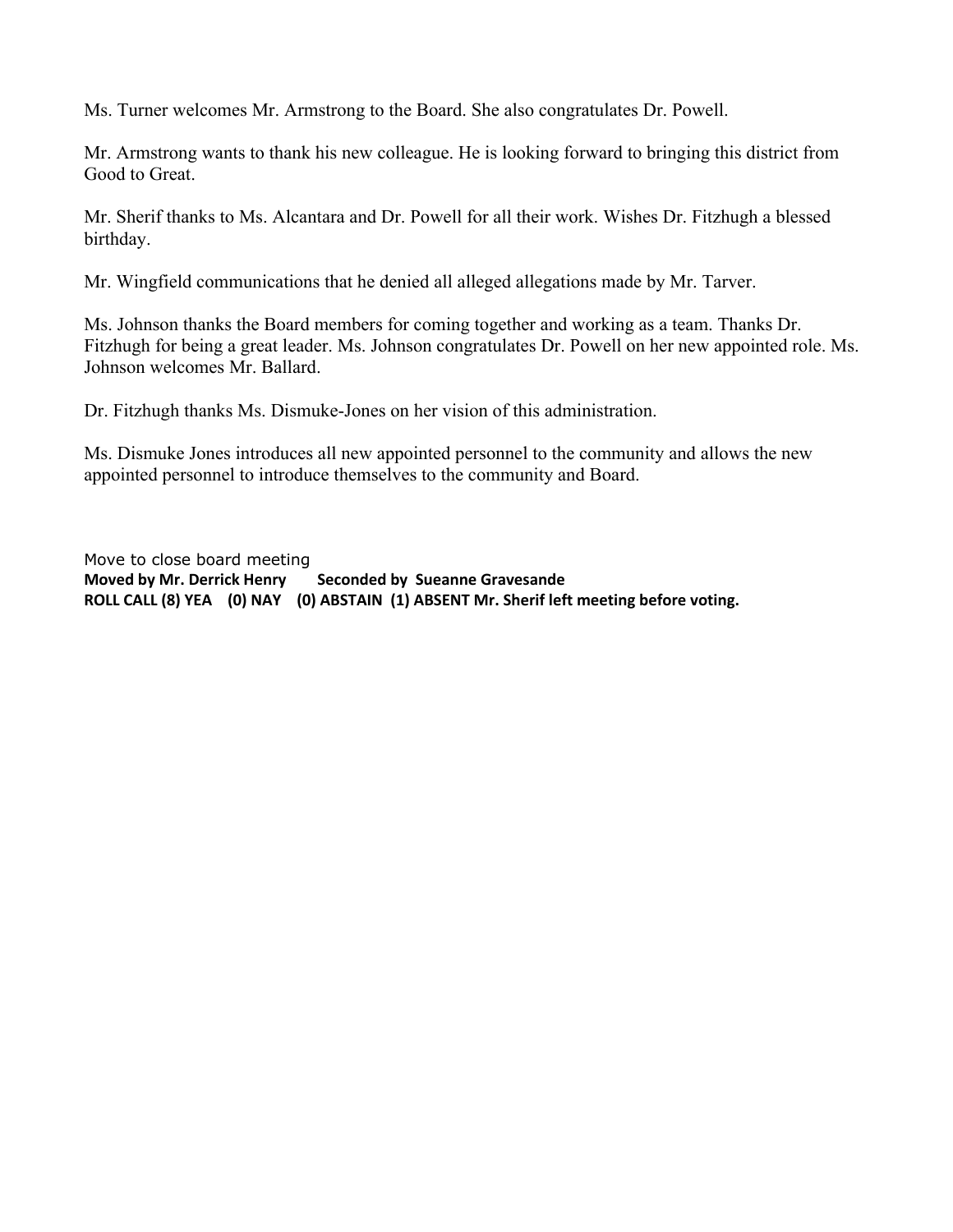#### **BOARD RESOLUTIONS**

## **CONSENT AGENDA**

## **A21-034 RESOLUTION TO APPROVE THE MEMORANDUM OF AGREEEMENT BETWEEN THE CITY OF ORANGE TOWNSHIP AND THE ORANGE BOARD OF EDUCATION FOR THE 2021 CITY OF ORANGE SUMMER FOOD SERVICE PROGRAM.**

**WHEREAS,** the City of Orange Township, located at 29 N. Day St, City of Orange, NJ 07050, and; **WHEREAS,** the City of Orange Township will provide two vended free meals to participating District school sites during the 2021 City of Orange Summer Food Service Program and; **WHEREAS,** the Office of Community Engagement will serve as the District liaison on the collaboration;

**NOW, THEREFORE, BE IT RESOLVED,** upon the recommendation of the Superintendent of Schools for the Orange Board of Education, accept the Memorandum of Agreement from the City of Orange Township, regarding District school sites participating in the City of Orange Summer Food Service Program.

**Motion by Jeffrey Wingfield Seconded by Mr. Siaka Sherif ROLL CALL (9) YEA (0) NAY (0) ABSTAIN (0) ABSENT**

#### **A21-035 RESOLUTION TO APPROVE THE MEMORANDUM OF UNDERSTANDING (MOU) RENEWAL WITH THE NJ PHYSICIANS ADVISORY GROUP FOR THE YES YOU CAN PROGRAM**

**WHEREAS,** the Orange School District is committed to implementing NJ Student Learning Standards (NJSLS) in Health/Physical Education; and,

**WHEREAS,** the NJ Physicians Advisory Group's Yes You Can program addresses the NJSLS for teen sexual risk avoidance, healthy family formations, character education, and contraceptives; and, **WHEREAS,** Mtolivescognj and the NJ Physicians Advisory Group have been approved by the State

of New Jersey to implement the program through a grant; and,

**WHEREAS,** the Orange Board of Education's Curriculum Committee has also reviewed the curriculum on June 29, 2021 and now recommends the acceptance of the implementation of YES YOU CAN curriculum**;**

**NOW THEREFORE BE IN RESOLVED**, upon the recommendation of the Superintendent of Schools, the Orange Board of Education approves implementation and application of the Memorandum of Understanding (MOU) Renewal with the NJ Physicians Advisory Group for the Yes You Can Program Yes You Can, for the 2021-2022 school year.

**Motion by Jeffrey Wingfield Seconded by Mr. Siaka Sherif ROLL CALL (9) YEA (0) NAY (0) ABSTAIN (0) ABSENT**

## **A21-036 RESOLUTION TO APPROVE THE CONTRACT AGREEMENT WITH DR. KAVITA SINHA, MD. AND THE ORANGE BOARD OF EDUCATION TO CONDUCT NEUROLOGICAL ASSESSMENTS FOR THE 2021-2022 SCHOOL YEAR**

**WHEREAS**, the Orange Board of Education has agreed to contract with Dr. Kavita Sinha, MD. to provide contracted services to conduct Neurological Assessments at the rate of \$425.00 per evaluation with report; and

**WHEREAS,** the contract specifies the type of service to be provided for Neurological Assessments; and

**WHEREAS,** a copy of the contract for this resolution is on file in the Department of Special Services.

**NOW, THEREFORE BE IT RESOLVED**, upon the recommendation of the Superintendent of Schools that the Orange Board of Education will enter into a contract agreement with Dr. Kavita Sinha, MD. to conduct Neurological Assessments for the 2021-2022 School Year.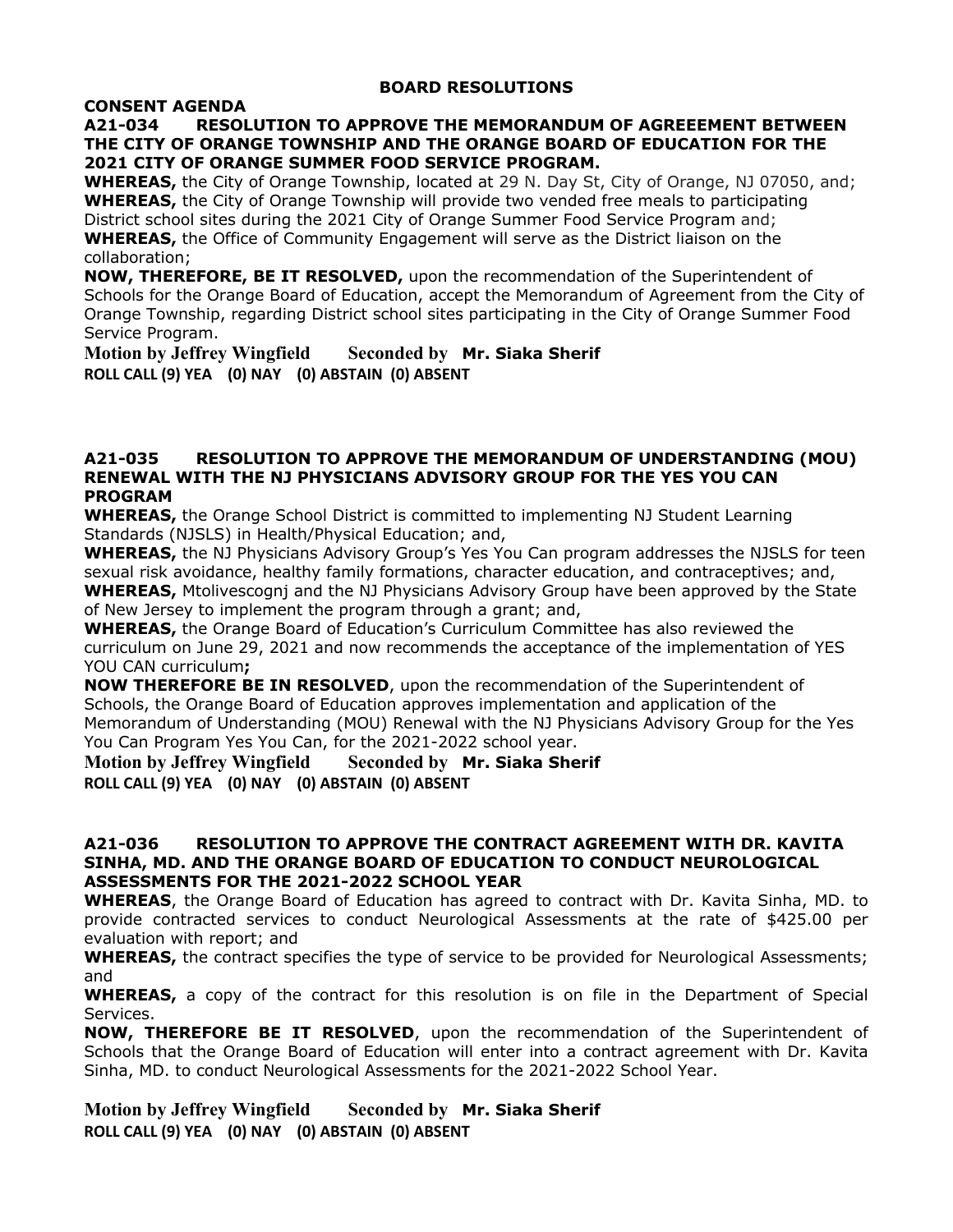#### **A21-037 RESOLUTION TO APPROVE THE CONTRACT PARA PLUS AND THE ORANGE BOARD OF EDUCATION TO PROVIDE TRANSLATION SERVICES FOR THE 2021-2022 SCHOOL YEAR**

**WHEREAS**, the Orange Board of Education has agreed to contract with Para Plus to provide Translation Services at the rate of \$71.50 per hour for Spanish, Creole/Haitian \$93.50 per hour and American Sign Language \$150.00 per hour; and

**WHEREAS,** the contract specifies the type of service to be provided for Translation Services; and **WHEREAS,** a copy of the contract for this resolution is on file in the Department of Special Services.

**NOW, THEREFORE BE IT RESOLVED**, upon the recommendation of the Superintendent of Schools that the Orange Board of Education will enter into a contract agreement with Para Plus to provide Translation Services for the 2021-2022 School Year.

**Motion by Jeffrey Wingfield Seconded by Mr. Siaka Sherif ROLL CALL (9) YEA (0) NAY (0) ABSTAIN (0) ABSENT**

## **A21-038 RESOLUTION TO APPROVE THE CONTRACT WITH NATIONAL STAFFING ASSOCIATES, INC, AND THE ORANGE BOARD OF EDUCATION TO PROVIDE NURSING SERVICES FOR THE 2021-2022 SCHOOL YEAR**

**WHEREAS**, the Orange Board of Education has agreed to contract with National Staffing Associates, Inc. to provide Nursing Services at the rate of \$65.00 per hour for RN and \$55.00 per hour for LPN for the 2021-2022 School year; and

**WHEREAS,** the contract specifies the type of service to be provided for Nursing Services; and **WHEREAS,** a copy of the contract for this resolution is on file in the Department of Special Services.

**NOW, THEREFORE BE IT RESOLVED**, upon the recommendation of the Superintendent of Schools, the Orange Board of Education enters into a contract agreement with National Staffing Associates, Inc. to provide Nursing Services for the 2021-2022 School Year.

**Motion by Jeffrey Wingfield Seconded by Mr. Siaka Sherif ROLL CALL (9) YEA (0) NAY (0) ABSTAIN (0) ABSENT**

## **A21-039 RESOLUTION TO APPROVE THE CONTRACT WITH PLATT PSYCHIATRIC ASSOCIATES, LLC. AND THE ORANGE BOARD OF EDUCATION TO PROVIDE PSYCHIATRIC CONSULTATIONS FOR THE 2021-2022 SCHOOL YEAR**

**WHEREAS,** the Orange Board of Education has agreed to contract with Platt Psychiatric Associates, LLC to conduct Psychiatric Consultations at the rate of \$875.00 per hour; and

**WHEREAS,** the contract specifies the type of service to be provided for Psychiatric Evaluations; and

**WHEREAS,** a copy of the contract for this resolution is on file in the Department of Special Services.

**NOW, THEREFORE BE IT RESOLVED,** upon the recommendation of the Superintendent of Schools the Orange Board of Education will enter into a contract agreement with Platt Psychiatric Associates to provide Psychiatric Consultations for the 2021-2022 School Year.

## **Motion by Jeffrey Wingfield Seconded by Mr. Siaka Sherif ROLL CALL (9) YEA (0) NAY (0) ABSTAIN (0) ABSENT**

## **A21-040 RESOLUTION TO APPROVE THE CONTRACT WITH STARLIGHT HOMECARE AGENCY, INC. AND THE ORANGE BOARD OF EDUCATION TO PROVIDE NURSING SERVICES FOR THE 2021-2022 SCHOOL YEAR**

**WHEREAS**, the Orange Board of Education has agreed to contract with Starlight Homecare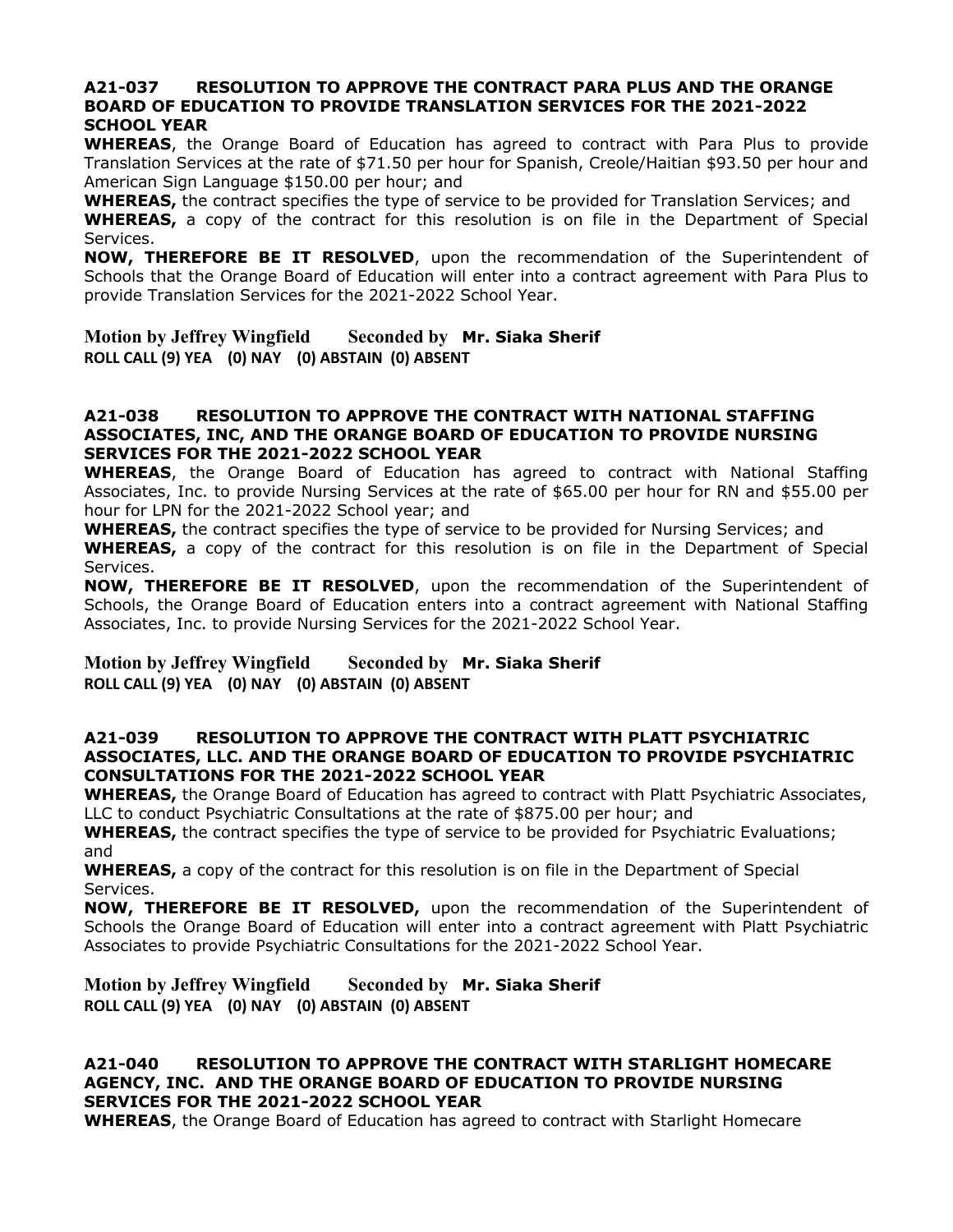Agency, Inc to provide Nursing Services at the rate of \$60.00, per hour (RN) and \$48.00 per hour (LPN); and

**WHEREAS,** the contract specifies the type of service to be provided for Nursing Services; and

**WHEREAS,** a copy of the contract for this resolution is on file in the Department of Special Services.

**NOW, THEREFORE BE IT RESOLVED**, upon the recommendation of the Superintendent of Schools the Orange Board of Education will enter into a contract agreement with Starlight Homecare Agency, Inc. to provide Nursing Services for the 2021-2022 School Year.

**Motion by Jeffrey Wingfield Seconded by Mr. Siaka Sherif ROLL CALL (9) YEA (0) NAY (0) ABSTAIN (0) ABSENT**

## **A21-041 RESOLUTION FOR THE PROVISION OF HOME INSTRUCTION SERVICES BY THE ESSEX REGIONAL EDUCATIONAL SERVICES COMMISSION FOR THE 2021-2022 SCHOOL YEAR**

**WHEREAS,** the Orange Board of Education is mandated to provide home instruction services in accordance with regulations; and

**WHEREAS**, the Orange Board of Education continues to have insufficient number of applicants at the secondary level to comply with specifications for providing home instruction services; and **WHEREAS**; the Essex Regional Educational Services Commission has submitted a contractual

agreement to provide home instruction services to all eligible pupils at a rate of \$55.00 per hour. **NOW, THEREFORE BE IT RESOLVED**, upon the recommendation of the Superintendent of Schools the Orange Board of Education enters into a contractual agreement Essex Regional Educational Services Commission to provide home instruction services for the district at a rate of \$55.00 per hour from July 1, 2021 – June 30, 2022

**Motion by Jeffrey Wingfield Seconded by Mr. Siaka Sherif ROLL CALL (9) YEA (0) NAY (0) ABSTAIN (0) ABSENT**

### **A21-042 RESOLUTION TO APPROVE A CONTRACTUAL AGREEMENT BETWEEN EMPOWER U SERVICES PROVIDING AFTER SCHOOL PROGRAM FOR AUTISTIC STUDENTS FOR THE 2021-2022 SCHOOL**

**WHEREAS,** the Orange Township School District has implemented several self-contained autism classes; and

**WHEREAS**, Empower U provides therapeutic after school programming that includes play therapy, fine motor skill development, homework help, fitness/games, socialization and recreational services; and

**WHEREAS,** Empower U will focus on strengthening students communication, social skills and will provide these services free of cost.

**NOW, THEREFORE BE IT RESOLVED**, upon the recommendation of the Superintendent of Schools the Orange Board of Education enters into a contractual agreement with Empower U Services providing afterschool program for Autistic students for the 2021-2022 school year.

**Motion by Jeffrey Wingfield Seconded by Mr. Siaka Sherif ROLL CALL (9) YEA (0) NAY (0) ABSTAIN (0) ABSENT**

**A21-043 RESOLUTION TO APPROVE A CONTRACTUAL AGREEMENT FOR SUPPLEMENTARY PUBLIC SCHOOL CHILD STUDY TEAM BY THE ESSEX REGIONAL EDUCATIONAL SERVICES COMMISSION FOR THE 2021-2022 SCHOOL YEAR**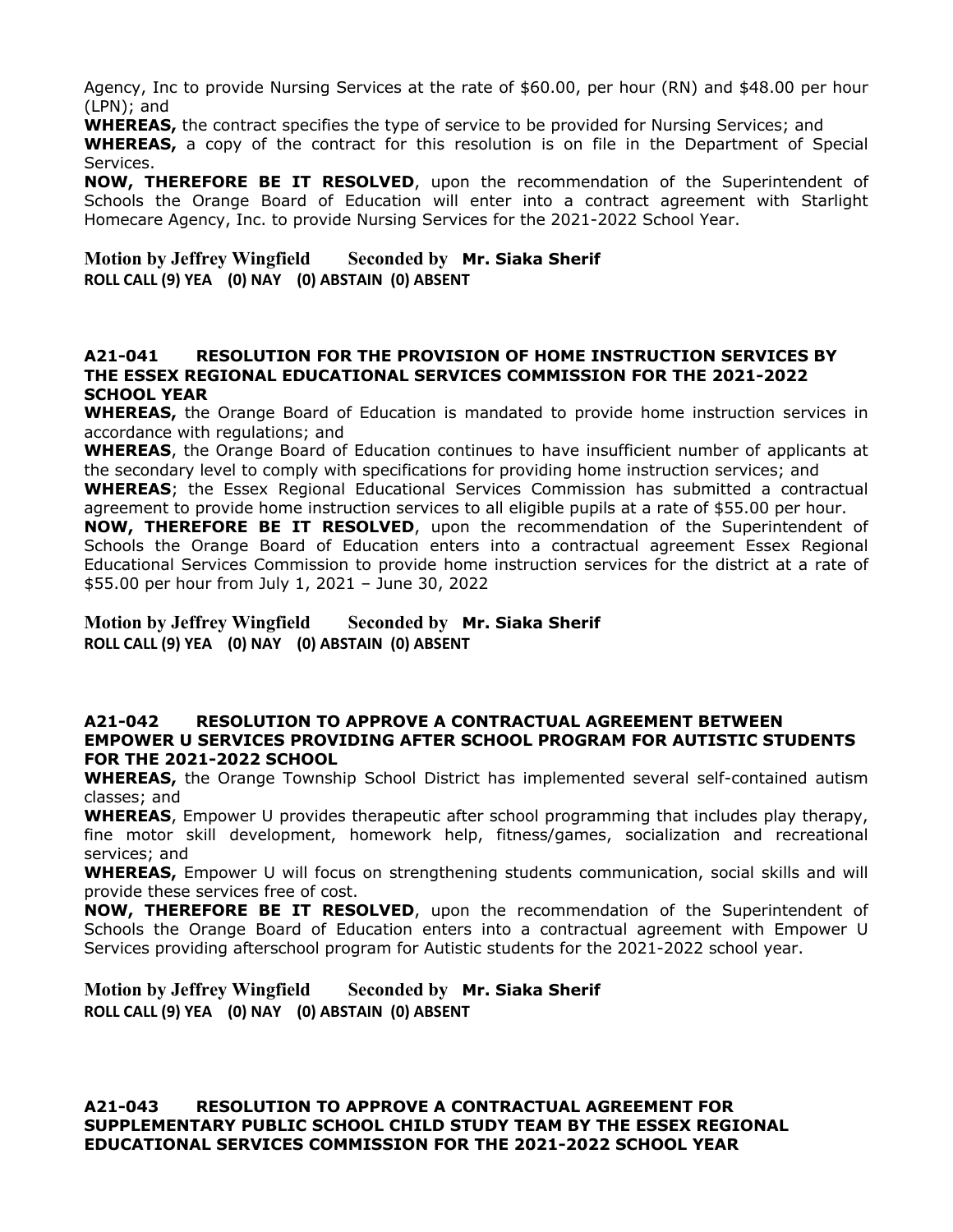**WHEREAS,** the Orange Board of Education provides independent Child Study Team (CST) Examination and Classification Service to eligible students in accordance with regulations; and

**WHEREAS**; the Essex Regional Educational Services Commission, an approved state agency, has fulfilled the specification of this mandate in a satisfactory manner in the past.

**NOW, THEREFORE BE IT RESOLVED**, upon the recommendation of the Superintendent of Schools that the Orange Board of Education enters into a contractual agreement with Essex Regional Educational Services Commission for continuation of supplementary Child Study Team evaluations from July 1, 2021 – June 30, 2022.

**Motion by Jeffrey Wingfield Seconded by Mr. Siaka Sherif ROLL CALL (9) YEA (0) NAY (0) ABSTAIN (0) ABSENT**

## **A21-044 RESOLUTION TO ACCEPT THE INDIVIDUALS WITH DISABILITIES EDUCATION IMPROVEMENT ACT-PART B, FY 2022 FUNDING APPLICATION**

**WHEREAS,** the Orange School District is implementing programs and services to meet the needs of classified students in accordance with the Individuals with Disabilities Education Improvement Act-Part B; and

**WHEREAS,** the Orange Board of Education submitted a combined Preschool and Basic Application to the State Department of Education for FY 2022 grant funding; and

**WHEREAS,** the district has allocated \$1,455,612.00 Basic Award and The Preschool Award of \$49,928.00

**NOW THERFORE BE IT RESOLVED**, upon the recommendation of the Superintendent of Schools that the Orange Board of Education accepts the IDEA- Part B grant application in the amount of \$1,455,612.00 – Basic and \$49,928.00 – Preschool for the 2022 School year.

**Motion by Jeffrey Wingfield Seconded by Mr. Siaka Sherif ROLL CALL (9) YEA (0) NAY (0) ABSTAIN (0) ABSENT**

## **A21-045 RESOLUTION TO APPROVE THE CONTRACT WITH EDUCATION MANAGEMENT AND STAFFING SOLUTION (ESS) AND THE ORANGE BOARD OF EDUCATION TO PROVIDE SUBSTITUTE PERSONNEL FOR THE 2021-2022 SCHOOL YEAR**

**WHEREAS**, the Orange Board of Education has agreed to contract with Education Management and Staffing Solution (ESS) to provide substitute personnel at the rates outlined in the enclosed proposal; and

**WHEREAS,** the contract specifies the type of service to be provided for substitute personnel in accordance with the New Jersey Department of Education's regulations and district requirements; and

**WHEREAS,** a full copy of the contract for this resolution is on file in the Office of Human Resources;

**NOW, THEREFORE BE IT RESOLVED**, upon the recommendation of the Superintendent of Schools that the Orange Board of Education will enter into a contract agreement with Education Management and Staffing Solution (ESS) for the 2021-2022 School Year.

**Motion by Jeffrey Wingfield Seconded by Mr. Siaka Sherif ROLL CALL (9) YEA (0) NAY (0) ABSTAIN (0) ABSENT**

## **A21-046 RESOLUTION TO APPROVE THE CONTRACT WITH EDUCATOR' EMPLOYEE ASSISTANCE PROGRAM (EDUCATORS' EAP) AND THE ORANGE BOARD OF EDUCATION TO PROVIDE EMPLOYEE ASSISTANCE FOR THE 2021-2022 SCHOOL YEAR**

**WHEREAS**, the Orange Board of Education has agreed to contract with the Educators' Employee Assistance Program to provide counseling and support to staff at the rate of \$18,700 per annum; and

**WHEREAS,** the contract specifies the type of services to be provided for all staff; and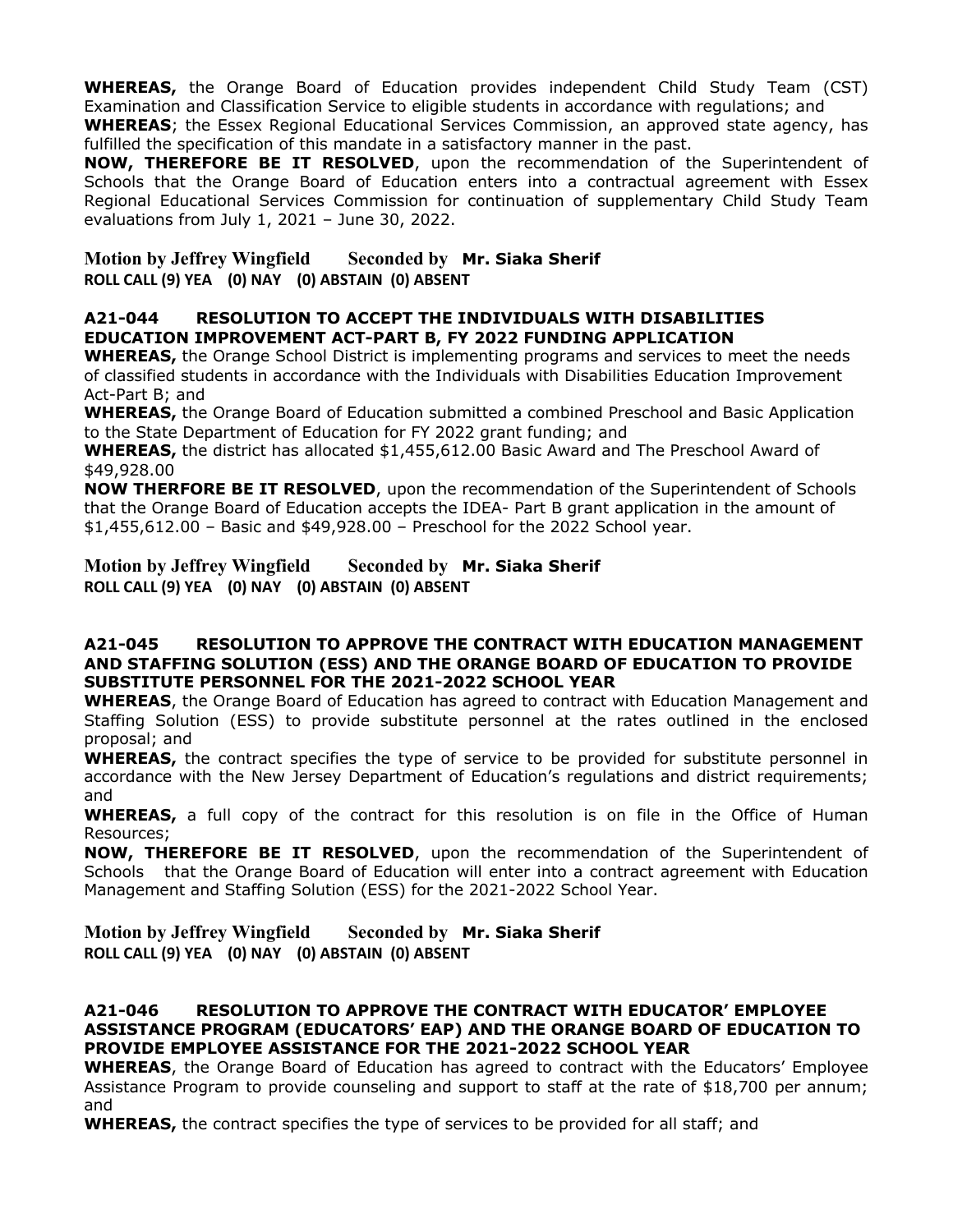**WHEREAS,** a full copy of the contract for this resolution is on file in the Office of Human Resources;

**NOW, THEREFORE BE IT RESOLVED**, upon the recommendation of the Superintendent of Schools the Orange Board of Education will enter into a contract agreement with Educators' Employee Assistance Program for the 2021-2022 School Year.

**Motion by Jeffrey Wingfield Seconded by Mr. Siaka Sherif ROLL CALL (9) YEA (0) NAY (0) ABSTAIN (0) ABSENT**

#### **A21-047 RESOLUTION TO APPROVE THE CUSTODIAL BID FOR 2021-2023 SCHOOL YEAR**

**WHEREAS,** the district put out a Request for Proposals (RFP) for custodial services.

**WHEREAS,** the district conducted the opening of all bids publicly via the district's Facebook Page and COMCAST Channel 36 on June 30, 2021

**WHEREAS,** Pritchard Industries is the lowest responsive bidder for the project inclusive of projects as stipulated in the RFP.

## **ACB Service, Inc.**

- Bid amount
	- $\circ$  21-22: \$2,835,026.00
	- $\circ$  22-23: \$2,896,812.00

## **Pritchard Industries**

- Bid amount
	- $O$  21-22: \$2,841,725
	- $O$  22-23: \$2,927,440.36

## **Power Clean**

- Bid amount
	- o 21-22: \$3,095,183
	- $O$  22-23: \$3,164,560

**NOW THEREFORE BE IT RESOLVED**, upon the recommendation of the Superintendent of Schools, that the Orange Board of Education approves the custodial bid which Pritchard Industries will begin custodial services in the school district effective September 1, 2021.

**Motion by Jeffrey Wingfield Seconded by Mr. Siaka Sherif ROLL CALL (9) YEA (0) NAY (0) ABSTAIN (0) ABSENT**

## **A21-048 RESOLUTION TO APPROVE THE MONTH TO MONTH CONTRACT FOR POWER CLEAN, INC.**

**WHEREAS,** an extension was proposed to allow for re-listing of the Request for Proposals for custodial services, per legal advice. Due to the late nature of the awarding and summer cleaning that has already commenced, the district is moving to another month to month contract with Power Clean, Inc.

**NOW, THEREFORE, BE IT RESOLVED,** upon the recommendation of the Superintendent of Schools, Resolution to Approve Power Clean Incorporated for a 30-day extension of the current contract between Power Clean Incorporated and the Board for custodial services.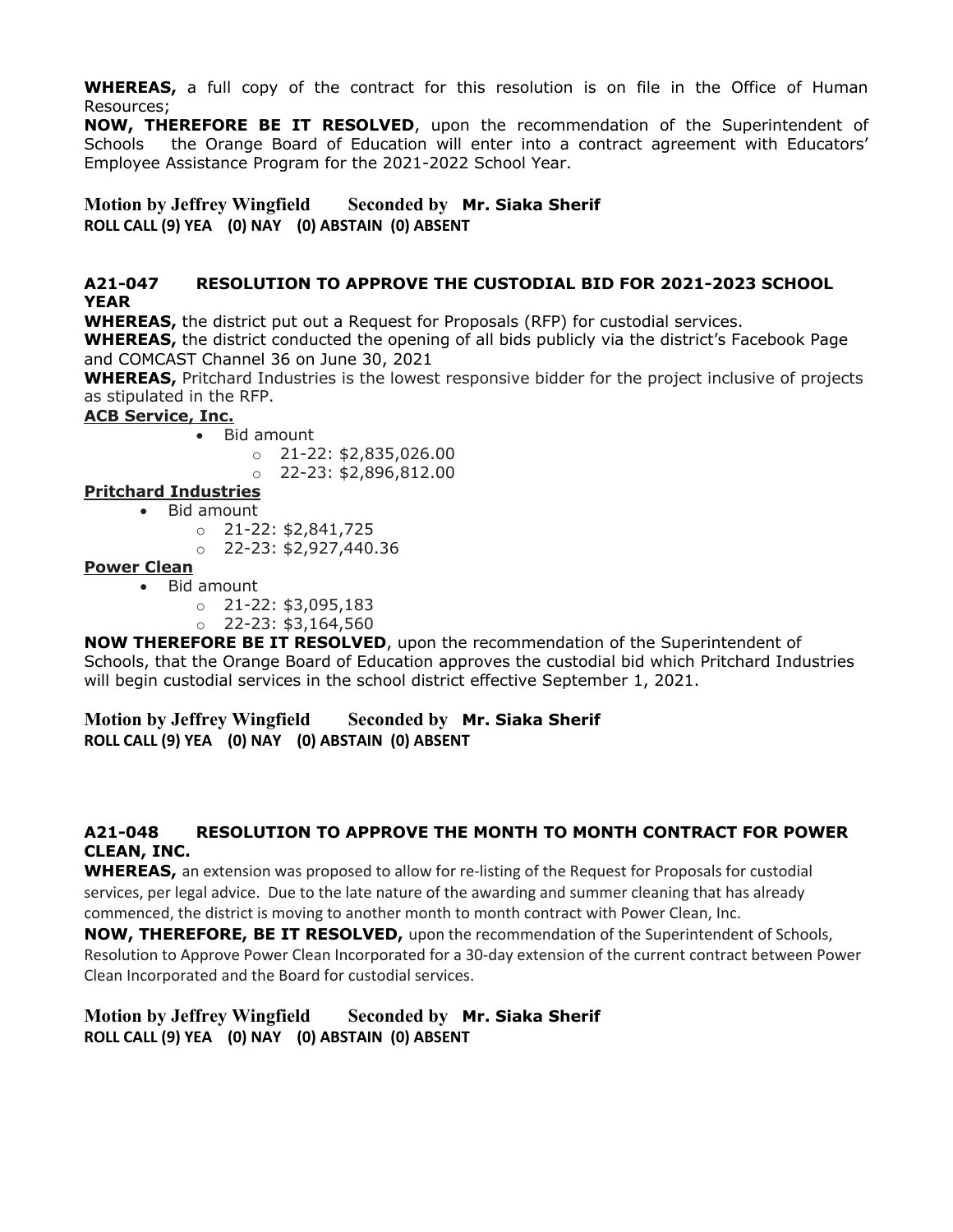#### **B21-010 RESOLUTION TO APPROVE A MEMORANDUM OF AGREEMENT BETWEEN ESSEX COUNTY COLLEGE AND ORANGE HIGH SCHOOL LEADING TO AN ASSOCIATE DEGREE IN LIBERAL ARTS**

**WHEREAS**, the Orange Board of Education is committed to providing students with college and career readiness; and,

**WHEREAS**, Essex County College provides college credits to high school students utilizing their approved adjunct faculty members; and,

**WHEREAS**, the adjunct faculty member will produce a final course grade for each registered student following the Essex County College standards and submit those grades using the college's systems; and,

**WHEREAS**, Orange High School will provide the classroom and appropriate academic support services and ensure that the course meets the minimum required contract hours; and

**WHEREAS,** after completing junior year of high school, students will attend 30 credits on the Essex County College Campus;

**NOW THEREFORE BE IN RESOLVED**, upon the recommendation of the Superintendent of Schools, the Orange Board of Education approves a Memorandum of Agreement Between Essex County College and Orange High School Leading to an Associate Degree in Liberal Arts Beginning July 15, 2021

**C21-035 RESOLUTION TO APPROVE THE PAYMENT OF BILLS FOR JULY 2021 WHEREAS**, the Orange School District request the payment of the attached detailed bills for July whose totals are summarized as follows:

**NOW, THEREFORE, BE IT RESOLVED**, that the Orange Board of Education hereby approves the total payment of district bills as presented by the Business Administrator/Board Secretary.

**Motion by Jeffrey Wingfield Seconded by Mr. Siaka Sherif ROLL CALL (9) YEA (0) NAY (0) ABSTAIN (0) ABSENT**

## **C21-036 RESOLUTION TO ACCEPT THE BOARD SECRETARY'S REPORT FOR THE MONTH OF MAY 2021**

**WHEREAS**, the School Business Administrator/Board Secretary, hereby submits the Board Secretary's Financial Report for the month of May 2021.

**NOW, THEREFORE, BE IT RESOLVED**, that the Orange Board of Education, after review of such report, hereby accepts the January 2021 Board Secretary's Financial Report, as presented by the Business Administrator/Board Secretary.

**BE IT FURTHER RESOLVED** that a copy of this report be submitted to the New Jersey Department of Education, Essex County Office and kept on file in the Business Office.

**Motion by Jeffrey Wingfield Seconded by Mr. Siaka Sherif ROLL CALL (9) YEA (0) NAY (0) ABSTAIN (0) ABSENT**

# **C21-037 RESOLUTION TO APPROVE THE BOARD OF EDUCATION'S MONTHLY CERTIFICATION OF BUDGETARY MAJOR ACCOUNT/FUND STATUS FOR MAY 2021**

**WHEREAS,** pursuant to N.J.A.C. 6:20-2.3(3), we (the Board) certify that as of May 2021, after review of the Board Secretary's Financial Report (appropriate sections) and upon consultation with appropriate Official, to the best of our knowledge, no major account of funds has been overexpended in violation of N.J.A.C. 6:20-1.13(b) and that sufficient funds are available to meet the district's financial obligations for the remainder of the fiscal year.

**NOW, THEREFORE, BE IT RESOLVED,** that the Orange Board of Education, hereby approves its Monthly Certification of Budgetary Major Account/Fund Status, presented by the Business Administrator/Board Secretary, as indicated above.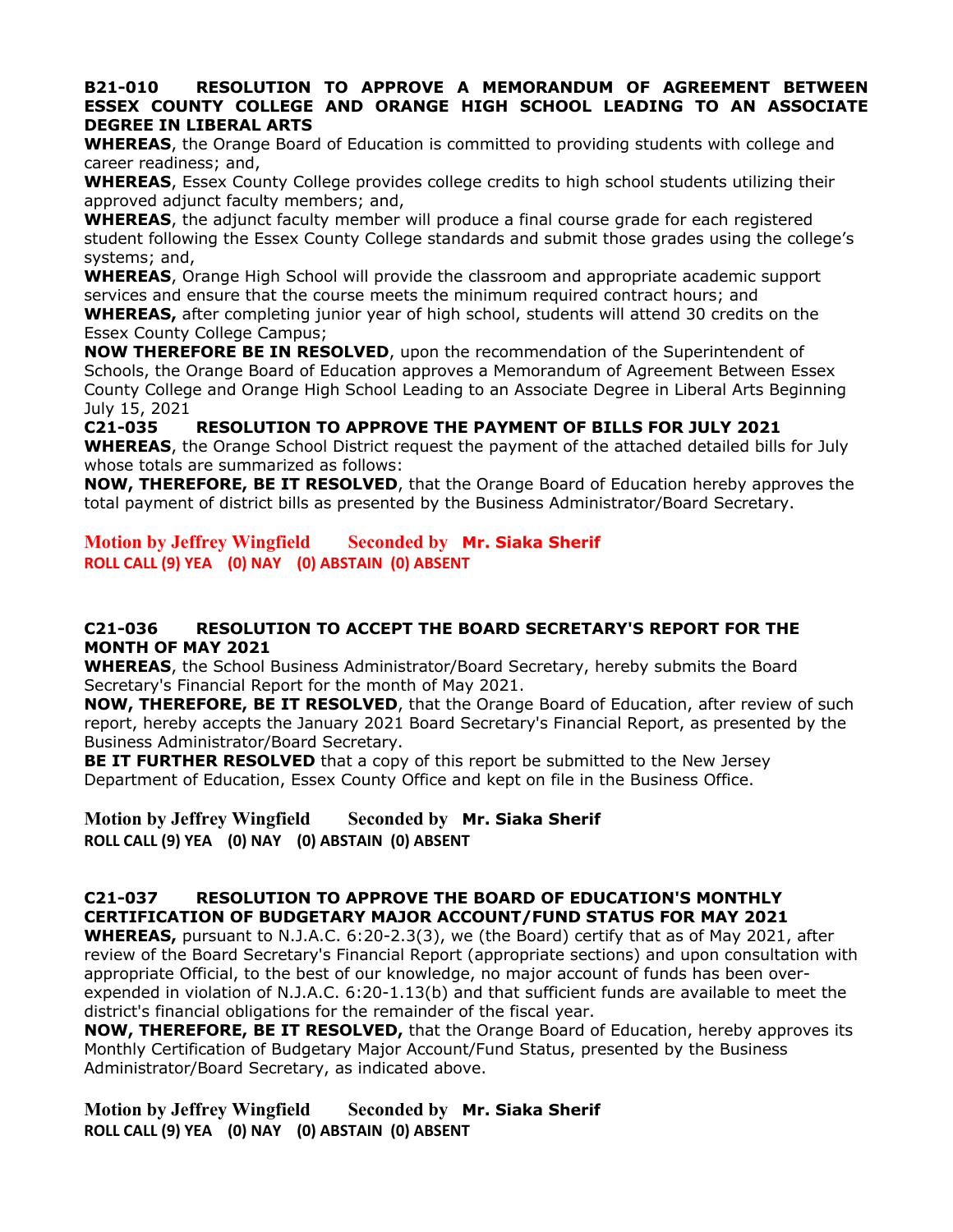## **C21-038 RESOLUTION TO ACCEPT THE TREASURER OF SCHOOL FUNDS REPORT FOR THE MONTH OF MAY 2021**

**WHEREAS**, under statute regulations the Treasurer of School Funds is required to reconcile bank accounts and the Board Secretary Report and said reports have been submitted.

**NOW, THEREFORE, BE IT RESOLVED**, that the Orange Board of Education hereby accepts the Treasurer of School Funds Report for the month of May 2021, as presented by the Business Administrator/Board Secretary.

**BE IT FURTHER RESOLVED** that a copy of this report be submitted to the New Jersey Department of Education, Essex County Office and kept on file in the Business Office.

**Motion by Jeffrey Wingfield Seconded by Mr. Siaka Sherif ROLL CALL (9) YEA (0) NAY (0) ABSTAIN (0) ABSENT**

## **PAGE 1 OF 3 C21-039 RESOLUTION TO APPROVE THE 2021-2022 BANK SIGNATORIES FOR THE DESIGNATED SCHOOLS**

**WHEREAS,** the Orange School District has undergone some personnel changes and the minimum required signatories on school fund checks are now two.

**NOW, THEREFORE, BE IT RESOLVED,** that the individuals listed below are hereby designated signatories for the listed accounts:

| <b>Schools</b>                  | <b>Depository</b>                      | <b>Signatories</b>                                        |
|---------------------------------|----------------------------------------|-----------------------------------------------------------|
| Central Elem.<br>Checking       | Bank of America, N.A.<br>#381032793172 | Denise White<br>Jason Ballard<br>Onica Cole-Bellot        |
| Cleveland St. Elem.<br>Checking | Bank of America, N.A.<br>#0139019146   | Robert Pettit<br>Jason Ballard<br>Onica Cole-Bellot       |
| Forest St. Elem.<br>Checking    | Bank of America, N.A.<br>#0139026606   | Yancisca Cooke<br>Jason Ballard<br>Onica Cole-Bellot      |
| Heywood Ave. Elem.<br>Checking  | Bank of America, N.A.<br>#0139021922   | TBA<br>Jason Ballard<br>Onica Cole-Bellot                 |
| Lincoln Ave. Elem.<br>Checking  | Bank of America, N.A.<br>#0801040111   | Frank Iannucci, Jr.<br>Jason Ballard<br>Onica Cole-Bellot |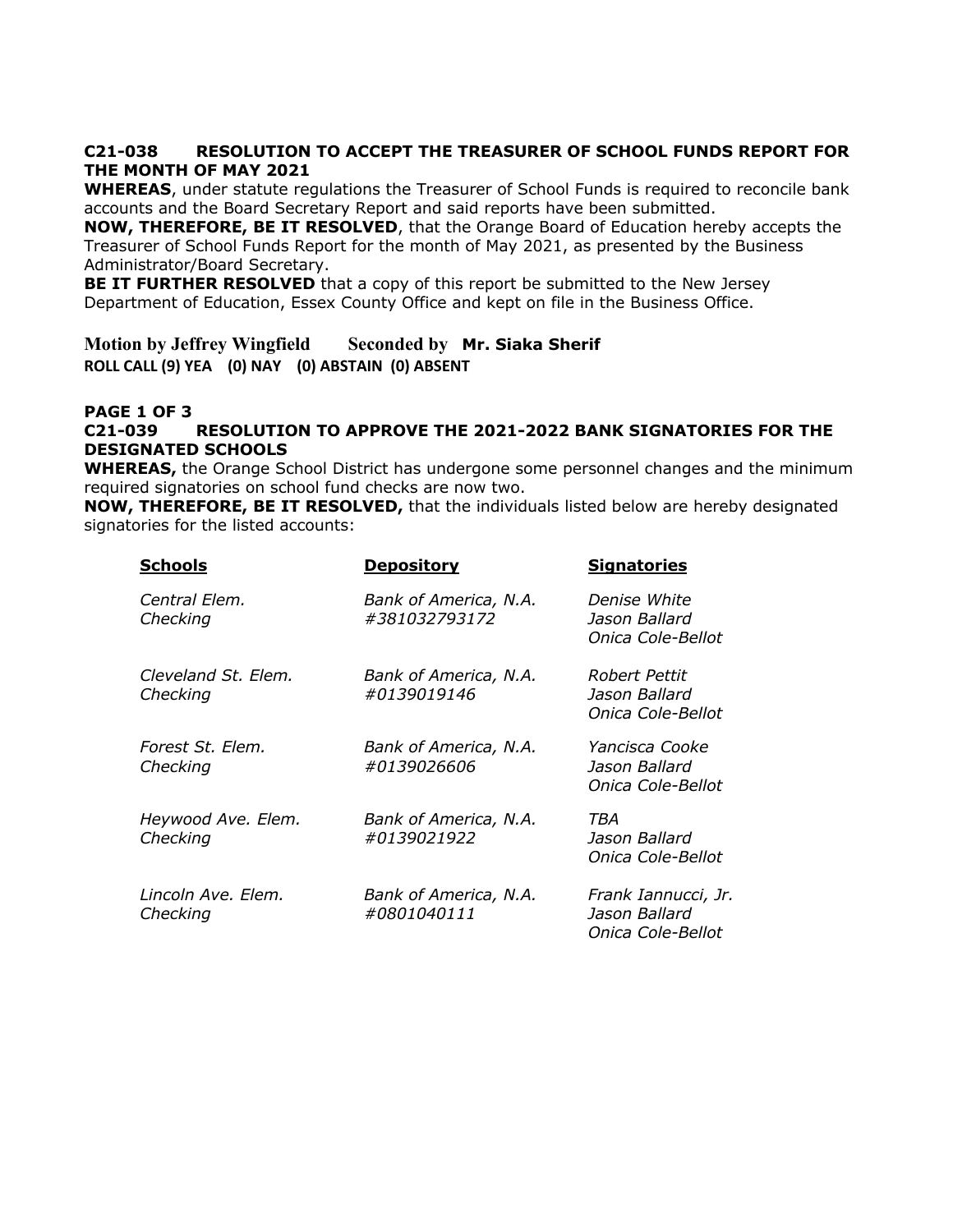## **PAGE 2 OF 3 C21-039 RESOLUTION TO APPROVE THE 2020-2021 BANK SIGNATORIES FOR THE DESIGNATED SCHOOLS**

**NOW, THEREFORE, BE IT RESOLVED,** (Cont'd) **Schools Depository Signatories** 

| Rosa Parks<br>Checking                                 | Bank of America, N.A.<br>#9501421576      | Dr. Debra Joseph-Charles<br>Jason Ballard<br>Onica Cole-Bellot |
|--------------------------------------------------------|-------------------------------------------|----------------------------------------------------------------|
| Oakwood Ave. Elem.<br>Checking                         | Bank of America, N.A.<br>#0139021426      | Dana Gaines<br>Jason Ballard<br>Onica Cole-Bellot              |
| Park Ave. Elem.<br>Checking                            | Bank of America, N.A.<br>#0139000216      | Dr. Myron Hackett<br>Jason Ballard<br>Onica Cole-Bellot        |
| Orange Preparatory Academy<br>Checking                 | Bank of America, N.A.<br>#0139013512      | Carrie Halstead<br>Jason Ballard<br>Onica Cole-Bellot          |
| Orange Preparatory Academy<br>Money-Market<br>Checking | <b>Bank of America</b><br>#3812672911     | Carrie Halstead<br>Jason Ballard<br>Onica Cole-Bellot          |
| Orange High<br>Money-Market<br>Checking                | <b>Hudson City Savings</b><br>#1508317053 | Onica Cole-Bellot<br>Jason Ballard                             |
| STEM Inn. Acad. Oranges                                | Bank of America, N.A.<br>#381032793185    | Jason Ballard<br>Dr. Devonni Reid<br>Onica Cole-Bellot         |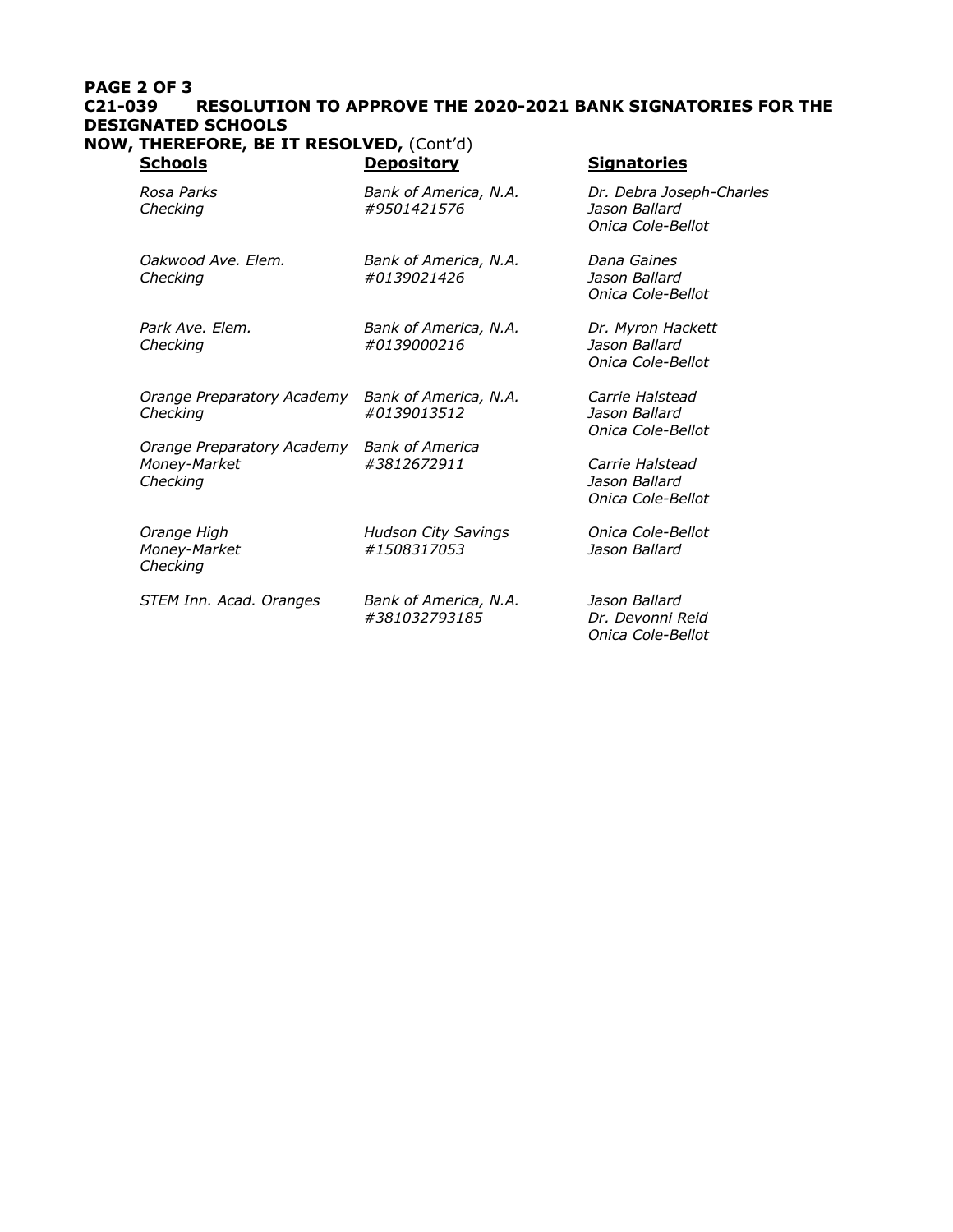#### **PAGE 3 OF 3 C21-039 RESOLUTION TO APPROVE THE 2021-2022 BANK SIGNATORIES FOR THE DESIGNATED SCHOOLS NOW, THEREFORE, BE IT RESOLVED,** (Cont'd) **Signatories**

| uuuu                                                                                 | ZUPUSILUI Y                            | Jiynuturica                                               |
|--------------------------------------------------------------------------------------|----------------------------------------|-----------------------------------------------------------|
| Orange High<br>Checking                                                              | Bank of America, N.A.<br>#0801009427   | Jason Ballard<br>Jason Belton<br>Onica Cole-Bellot        |
| Twilight Program<br>Checking                                                         | Bank of America N.A.<br>#381033445791  | Jason Ballard<br>Onica Cole-Bellot<br>Dr. Erica Stewart   |
| Orange High<br>Athletic Assn.<br>Checking                                            | Bank of America, N.A.<br>#0801009400   | Jason Ballard<br>Anthony Frantantoni<br>Onica Cole-Bellot |
| Orange High<br>Scholarship Fund<br>Checking                                          | Bank of America, N.A.<br>#4039042663   | Jason Ballard<br>Jason Belton<br>Onica Cole-Bellot        |
| Orange Board of<br><b>Education Annual</b><br><b>Teacher Recognition</b><br>Checking | Bank of America, N.A.<br>#003812670861 | Jason Ballard<br>Onica Cole-Bellot                        |
| Orange Early<br>Childhood Center<br>Checking                                         | Bank of America, N.A.<br>#381042616540 | Jason Ballard<br>Jacquelyn Blanton<br>Onica Cole-Bellot   |
| Orange Board of<br><b>Education Performing</b><br>Checking                           | Bank of America, N.A.<br>#381029194412 | Jason Ballard<br>Donna Sinisgalli<br>Onica Cole-Bellot    |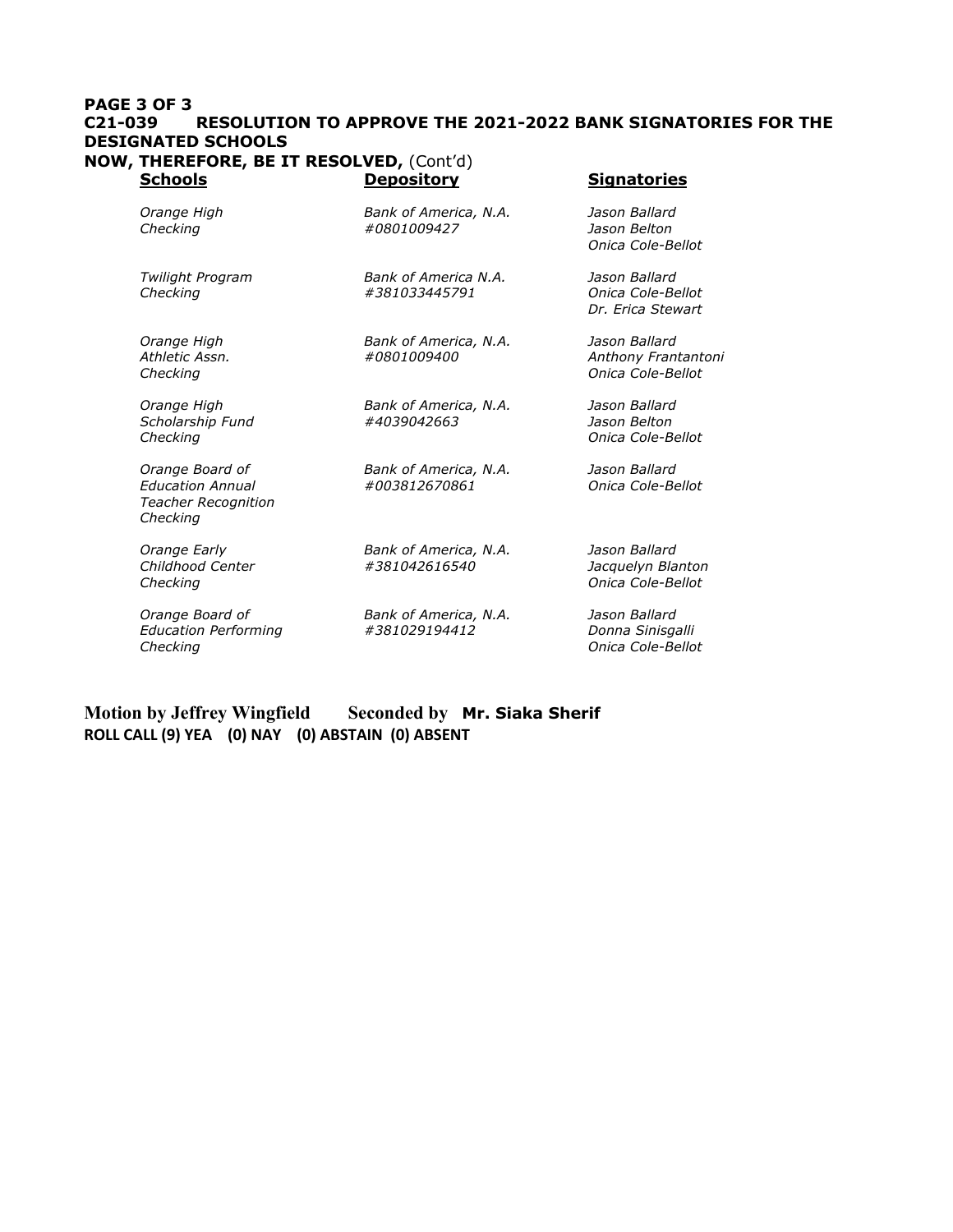#### **PAGE 1 OF 4 C21-040 RESOLUTION TO APPROVE THE 2021-2022 BANK SIGNATORIES FOR THE DISTRICT'S OPERATING BANK ACCOUNTS**

**BE IT RESOLVED** that the Orange Board of Education approves the following 2019-2020 bank signatories to regulate its district operating bank account receipts and disbursements:

| Accounts                                                            | <u>Banks</u>                                            | <b>Signatories</b>                                                         |
|---------------------------------------------------------------------|---------------------------------------------------------|----------------------------------------------------------------------------|
| General/Operating<br>Checking<br>#0461284851                        | Bank of America, N.A.<br>59 Main St.<br>West Orange, NJ | Jason Ballard<br>TBA (Treasurer of School Funds)<br><b>Board President</b> |
| Payroll Agency<br>Checking<br>#0139014489                           | Bank of America, N.A.<br>59 Main St.<br>West Orange, NJ | Jason Ballard<br>Onica Cole-Bellot                                         |
| <b>New Payroll</b><br>Checking<br>#9404590095                       | Bank of America, N.A.<br>59 Main St.<br>West Orange, NJ | TBA<br>(Treasurer of School Funds)                                         |
| Workers'<br>Compensation<br><b>Interest Checking</b><br>#8102325910 | <b>PNC Bank</b><br>410 Main St.<br>Orange, NJ           | Jason Ballard<br>Onica Cole-Bellot                                         |
| <b>Investment Money</b><br>Market<br><b>Interest Checking</b>       | TD Bank<br>101 Washington St.<br>Hoboken, NJ            | Jason Ballard<br>Onica Cole-Bellot                                         |

*#3982693257*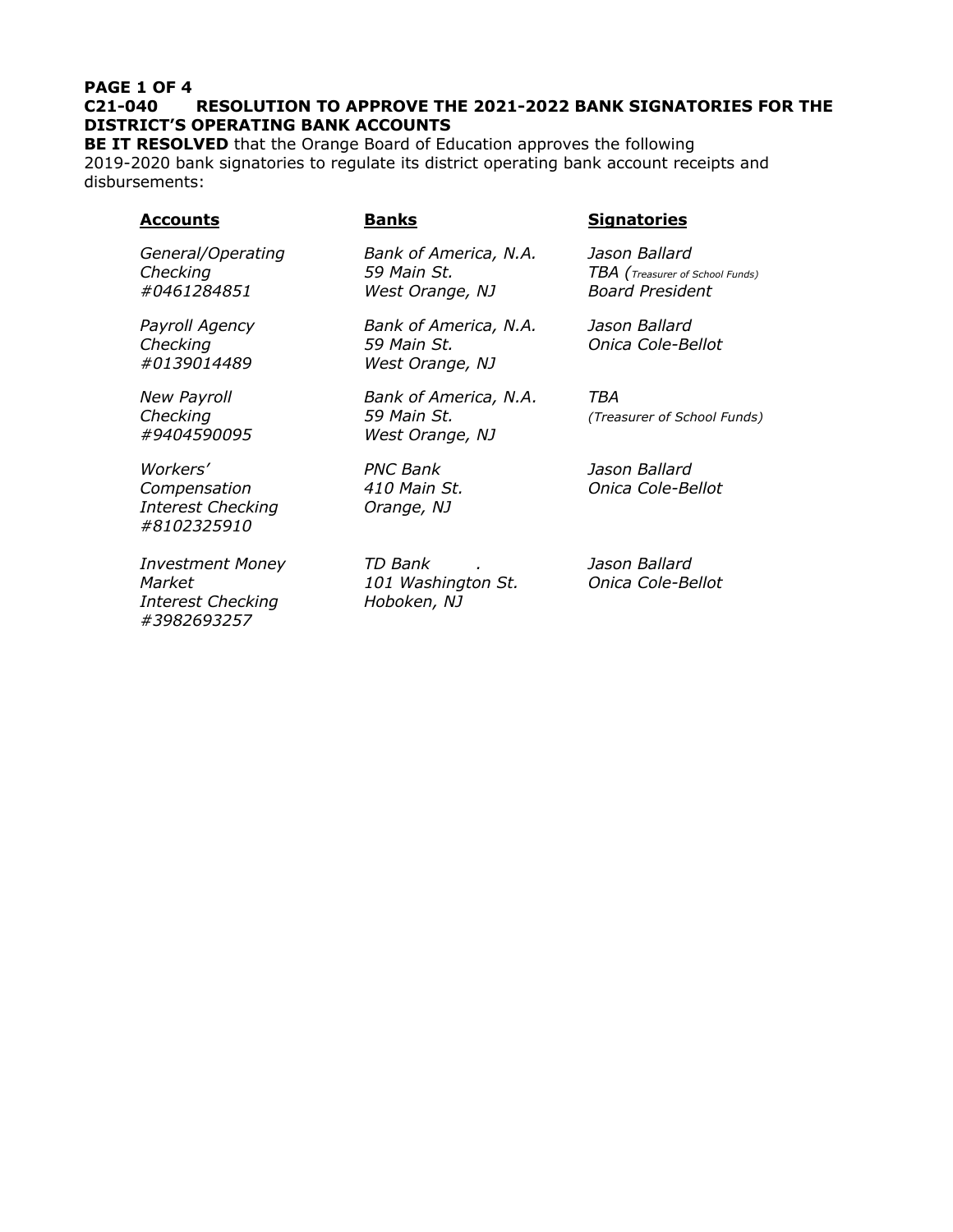#### **PAGE 2 OF 4**

## **C21-040 RESOLUTION TO APPROVE THE 2021-2022 BANK SIGNATORIES FOR THE DISTRICT'S OPERATING BANK ACCOUNTS BE IT RESOLVED,** (Cont'd)

#### **Accounts Banks Signatories**

*Primary Business PNC Bank Jason Ballard Money Market 410 Main St. Onica Cole-Bellot Interest Checking Orange, NJ #803414704*

 *#0139501681*

*Food Service Bank of America, N.A. Jason Ballard Checking 59 Main St. Onica Cole-Bellot #0139023399 West Orange, NJ*

*Unemployment Bank of America, N.A. Jason Ballard Compensation 59 Main St. Onica Cole-Bellot Checking West Orange, NJ*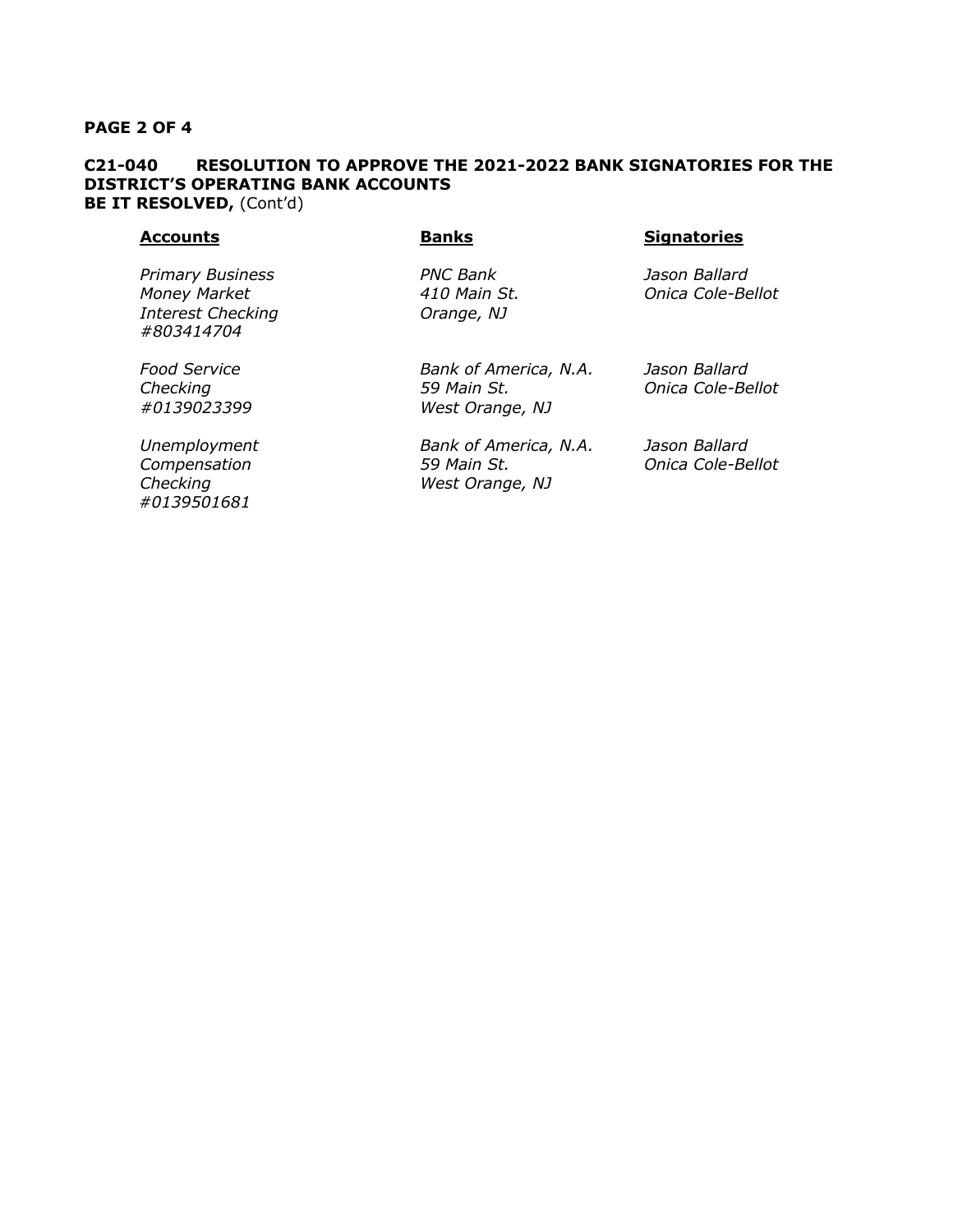## **PAGE 3 OF 4 C21-040 RESOLUTION TO APPROVE THE 2021-2022 BANK SIGNATORIES FOR THE DISTRICT'S OPERATING BANK ACCOUNTS BE IT RESOLVED, (Cont'd)**

| <u>Accounts</u>                                                                                                                                                                | <b>Banks</b>                                               | <b>Signatories</b>                 |
|--------------------------------------------------------------------------------------------------------------------------------------------------------------------------------|------------------------------------------------------------|------------------------------------|
| The Olivia 1. Simmons<br>Scholarship Fund under<br>the Trustee of the Orange<br><b>Board of Education</b><br><b>Interest Checking</b><br>#4039013728                           | Bank of America, N.A<br>59 Main St.<br>West Orange, NJ     | Jason Ballard<br>Onica Cole-Bellot |
| Food Service OBOE Scholarship<br><b>Fund under the Trustee</b><br>of the Orange Board of<br><b>Education Interest Checking</b><br>#9404589545                                  | Bank of America, N.A.<br>59 Main Street<br>West Orange, NJ | Jason Ballard<br>Onica Cole-Bellot |
| The William N. Williams, Jr.<br>Memorial Class of 1942<br>Scholarship Fund under the<br>Trustee of the Orange Board<br>Of Education<br><b>Interest Checking</b><br>#9501421461 | <b>Bank of America</b><br>59 Main St<br>West Orange, NJ    | Jason Ballard<br>Onica Cole-Bellot |
| Orange Memorial Auxiliary<br><b>Student Activity Account</b><br>Under the Trustee of the<br>Orange Board of Education<br><b>Interest Checking</b><br>#9523114737               | <b>Bank of America</b><br>59 Main St<br>West Orange, NJ    | Jason Ballard<br>Onica Cole-Bellot |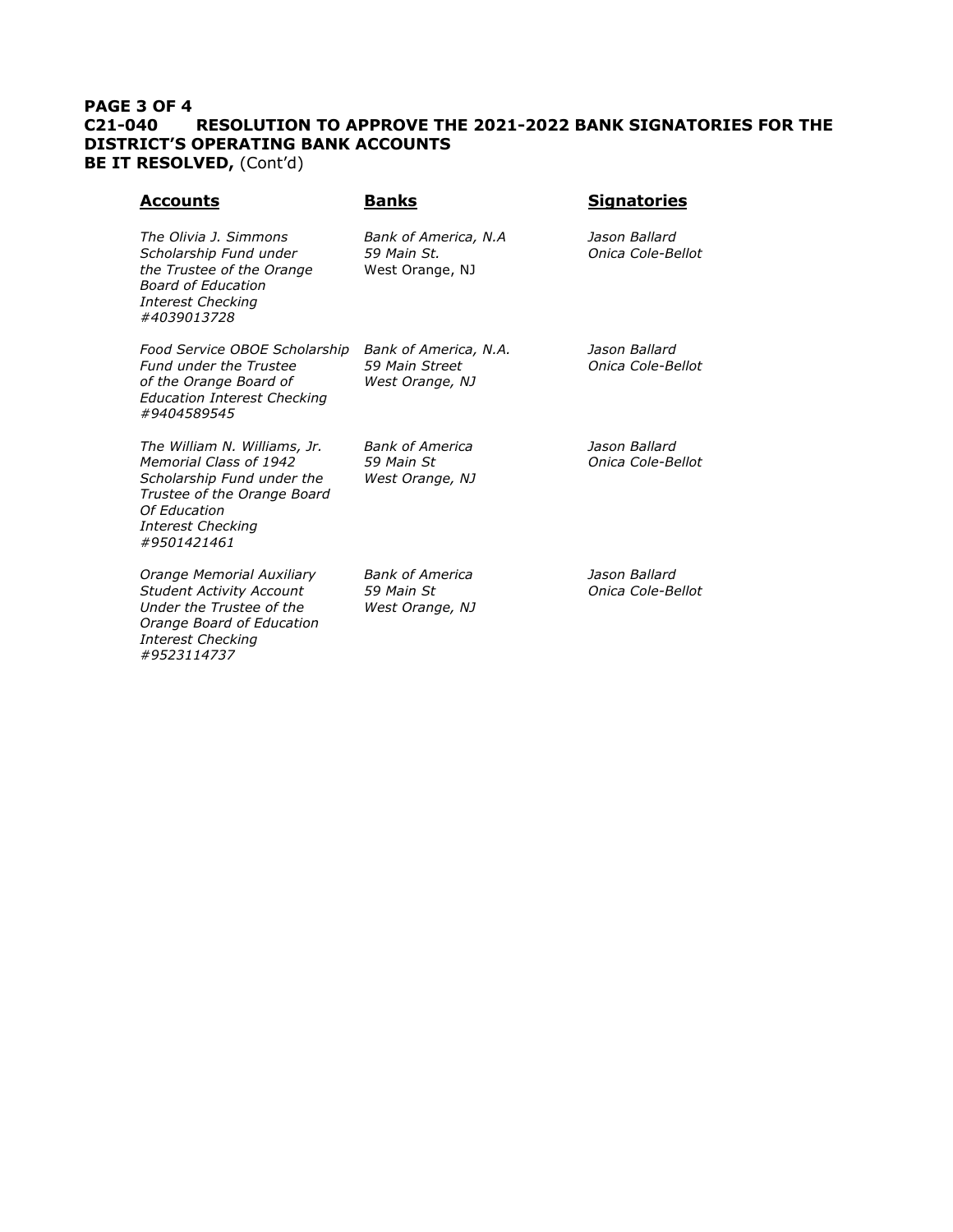#### **PAGE 4 OF 4 C21-040 RESOLUTION TO APPROVE THE 2021-2022 BANK SIGNATORIES FOR THE DISTRICT'S OPERATING BANK ACCOUNTS BE IT RESOLVED, (Cont'd)**

| <u>Accounts</u>                                                                                                                                 | <b>Banks</b>                                             | <b>Signatories</b>                 |
|-------------------------------------------------------------------------------------------------------------------------------------------------|----------------------------------------------------------|------------------------------------|
| The Dr. Carlos Zambrano<br>Scholarship Fund under the<br>Trustee of the Orange Board<br>Of Education<br><b>Interest Checking</b><br>#9501421760 | <b>Bank of America</b><br>59 Main St.<br>West Orange, NJ | Jason Ballard<br>Onica Cole-Bellot |
| Joyce Carnegie Scholarship Fund<br>Under the Trustee of the OBOE<br><b>Checking Account</b><br>#381033445513                                    | <b>Bank of America</b><br>59 Main St.<br>West Orange, NJ | Jason Ballard<br>Onica Cole-Bellot |
| Hassan C. Miller Memorial<br>Scholarship Fund under the<br>Trustee of the OBOE<br><b>Checking Account</b><br>#381042617125                      | <b>Bank of America</b><br>59 Main St.<br>West Orange, NJ | Jason Ballard<br>Onica Cole-Bellot |
| Chavon Moore My Life Scholarship<br>Trust Fund under the Trustee of the<br><i>OBOE</i><br><b>Checking Account</b>                               | <b>Bank of America</b><br>59 Main St.<br>West Orange, NJ | Jason Ballard<br>Onica Cole-Bellot |

**Motion by Jeffrey Wingfield Seconded by Mr. Siaka Sherif ROLL CALL (9) YEA (0) NAY (0) ABSTAIN (0) ABSENT**

## **D21-016 RESOLUTION TO SUBMIT THE ELEMENTARY AND SECONDARY EDUCATION (ESEA) CONSOLIDATED GRANT APPLICATION FOR TITLES I-A, II-A, III, III-IMMIGRANT, AND TITLE IV-A.**

**WHEREAS**, the New Jersey Department of Education requires districts to incorporate Titles I-A, II-A, III, and IVA into one consolidated plan under the Elementary and Secondary Education Act (ESEA); and

**WHEREAS**, New Jersey intends to use ESEA to promote program coordination and collaboration, shared decision-making and comprehensive planning; and

**WHEREAS**, the Orange Board of Education in appropriate collaboration with non-public schools has prepared Local Education Application according to the following preliminary allocations:

| TITLE I-A       | Improving Basic Programs Operated by the LEA          | \$2, 294, 311 |
|-----------------|-------------------------------------------------------|---------------|
| TITLE II-A      | Teacher and Principal Training and Recruiting Fund    | \$248,608     |
| TITLE III       | English Language Acquisition and Language Enhancement | \$163,450     |
| TITLE III       | Supplemental Immigrant Student Aid                    | 42.971        |
| <b>TITLE IV</b> | Safe and Drug-Free Schools and Communities Act        | 172.085       |

**NOW THEREFORE BE IN RESOLVED**, upon the recommendation of the Superintendent of Schools, the Orange Board of Education approves the Submission of the Elementary and Secondary Education (ESEA) Consolidated Grant Application For Titles I-A, II-A, III, III Immigrant, and Title IV-A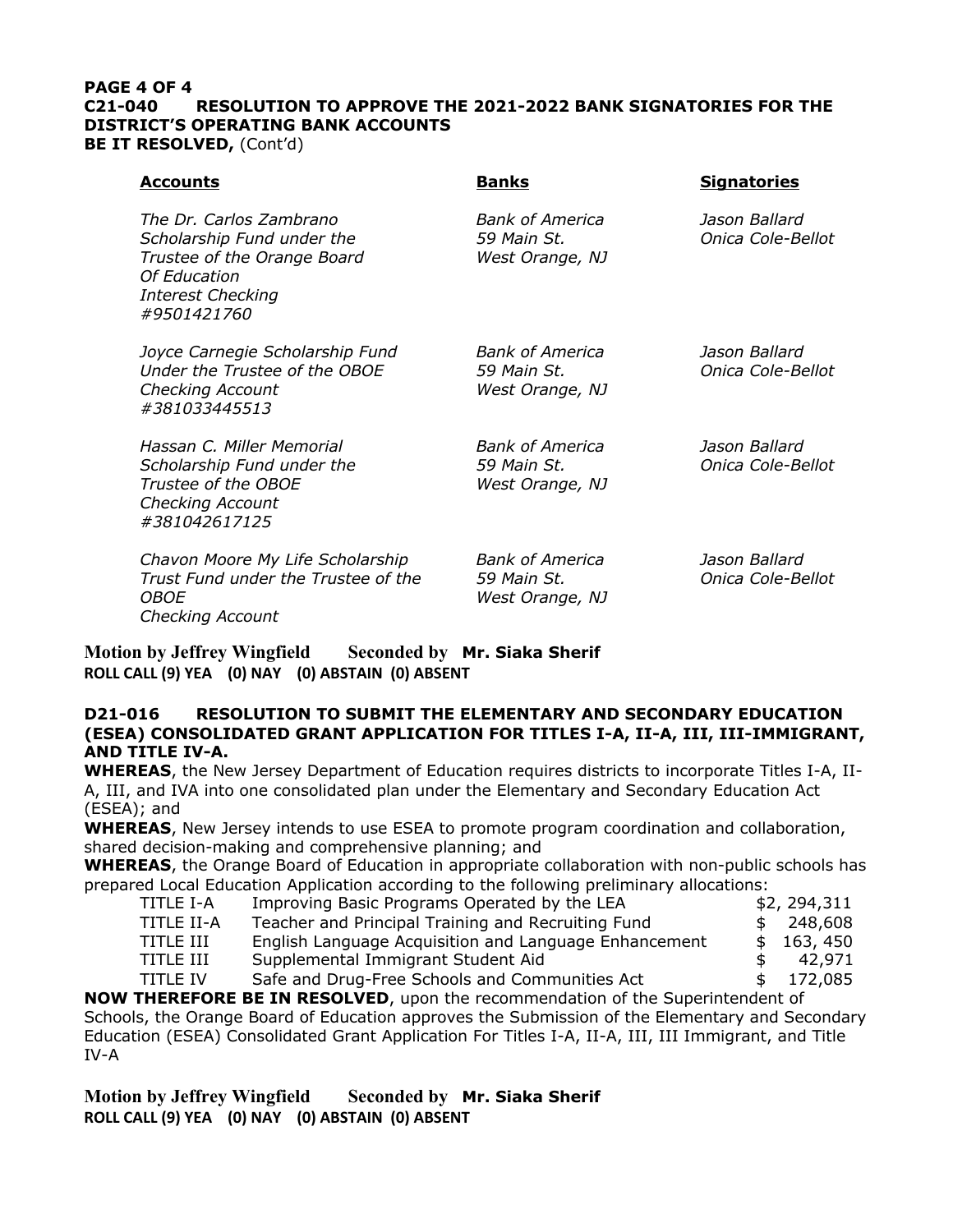## **D21-017 RESOLUTION TO APPROVE THE AMERICAN RESCUE PLAN GRANT 3/11/21- 12/30/2022**

**WHEREAS**, the US Federal Government provided federal support in the wake of the public health crisis and economic downturn brought about by COVID 19; and,

**WHEREAS**, New Jersey intends to use the Education Stabilization Fund to provide relief to school districts; and,

**WHEREAS**, the Orange Board of Education was granted the following funding:

American Rescue Plan Consolidated Grant: 11,569,710

Continuation of the Grant in future years: \$5,784,856

**NOW THEREFORE BE IN RESOLVED**, upon the recommendation of the Superintendent of Schools, the Orange Board of Education approves the American Rescue Plan Grant Funding.

**Motion by Jeffrey Wingfield Seconded by Mr. Siaka Sherif ROLL CALL (9) YEA (0) NAY (0) ABSTAIN (0) ABSENT**

## **D21-018 RESOLUTION TO ACCEPT THE STATE OF NEW JERSEY DEPARTMENT OF AGRICULTURE FRESH FRUIT AND VEGETABLE PROGRAM GRANT**

**WHEREAS**, the Orange Public School District applied for the State of New Jersey Department of Agriculture Fresh Fruit and Vegetables Program Grant; and

**WHEREAS**, as a result, two elementary schools in the Orange Public School District were awarded a grant. Listed are the schools that were awarded the Fresh Fruit and Vegetable Program Grant totaling \$92,620.00

- Lincoln Avenue Elementary \$40,095.00
- Rosa Parks Community School \$52,525.00

**NOW THEREFORE BE IT RESOLVED**, upon the recommendation of the Superintendent of Schools the Orange Board of Education approves and accepts the grant awards as listed above.

**Motion by Jeffrey Wingfield Seconded by Mr. Siaka Sherif ROLL CALL (9) YEA (0) NAY (0) ABSTAIN (0) ABSENT**

## **E21-012 RESOLUTION TO APPROVE THE CITY OF ORANGE TO UTILIZE THE LINCOLN AVENUE GYMNASIUM AS A COOLING STATION**

**WHEREAS,** the City of Orange will utilize the Lincoln Avenue Gymnasium as a cooling station for city residents.

WHEREAS, the City made this request on Tuesday, June 29<sup>th</sup> and this action would conclude on Friday, July  $2^{nd}$  per the City Business Administrator. The hold harmless agreement was sent to the Board of Education Attorney for review and approval accordingly.

**NOW, THEREFORE, BE IT RESOLVED**, upon the recommendation of the Superintendent of Schools**,** the Orange Board of Education approves the usage of Lincoln's Gymnasium as a cooling station.

**Motion by Jeffrey Wingfield Seconded by Mr. Siaka Sherif ROLL CALL (9) YEA (0) NAY (0) ABSTAIN (0) ABSENT**

## **E21-013 RESOLUTION TO APPROVE THE CLASS OF 86 35th REUNION TO UTILIZE THE ORANGE HIGH SCHOOL PARKING LOT**

**WHEREAS,** the Class of '86 of Orange High School will utilize the OHS large parking lot, located on Clarendon Place to host a tailgate picnic during their  $35<sup>th</sup>$  anniversary weekend.

**WHEREAS,** the Class of '86 of Orange High School would begin and conclude on Saturday, July 24, 2021 from 10:00a.m.- 4:00 p.m.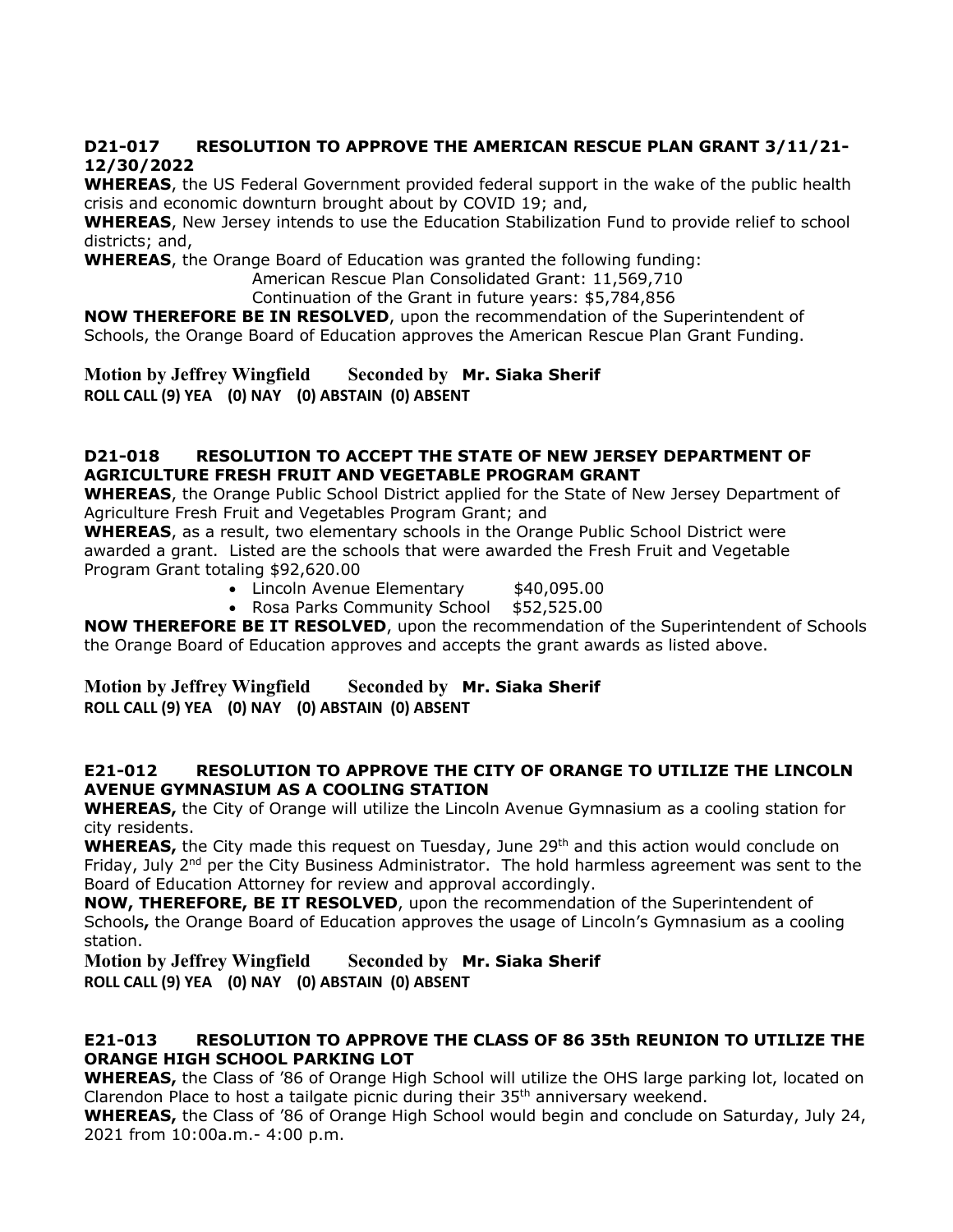**NOW, THEREFORE, BE IT RESOLVED**, upon the recommendation of the of the Superintendent of Schools, the Orange Board of Education approves the usage of the OHS large parking lot located on Clarendon Place to host a tailgate picnic.

## **Motion by Jeffrey Wingfield Seconded by Mr. Siaka Sherif ROLL CALL (9) YEA (0) NAY (0) ABSTAIN (0) ABSENT**

## **E21-014 RESOLUTION TO APPROVE THE REQUEST TO UTILIZE THE CENTRAL ELEMENTARY SCHOOL FRONT LOT**

**WHEREAS,** the Mt. Olives Church of God request to utilize the Central Elementary School front parking lot for their outdoor conference; and,

**WHEREAS,** they will utilize the parking lot on July 17, 2021 the event will begin at 5:00 pm and end at 9:00 pm.

**NOW, THEREFORE, BE IT RESOLVED**, upon the recommendation of the of the Superintendent of Schools, the Orange Board of Education approves the usage of the Central Elementary School front parking lot on Cleveland Street to host a outdoor conference.

**Motion by Jeffrey Wingfield Seconded by Mr. Siaka Sherif ROLL CALL (9) YEA (0) NAY (0) ABSTAIN (0) ABSENT**

## **F21-016 RESOLUTION TO APPROVE THE ADOPTION OF THE PRE-APPROVED FIELD TRIP LIST 2021-2022**

**WHEREAS**, field trips must be approved by the Orange Board of Education; and,

**WHEREAS**, there are annual field trips that are part of approved curriculum guides; and, **WHEREAS**, the Orange Board of Education is committed to providing the students of Orange with experiences outside of the classroom that directly relate to New Jersey Student Learning Standards; and,

**WHEREAS**, the Orange Board of Education has previously pre-approved field trip destinations; **NOW THEREFORE BE IN RESOLVED**, upon the recommendation of the Superintendent of Schools, the Orange Board of Education approves the Adoption of the Pre-Approved Field Trips List 2021-2022.

**Motion by Jeffrey Wingfield Seconded by Mr. Siaka Sherif ROLL CALL (9) YEA (0) NAY (0) ABSTAIN (0) ABSENT**

# **F21-017 RESOLUTION TO APPROVE THE REVISE 2021-2022 DISTRICT CALENDAR**

**WHEREAS,** Juneteenth is officially a National Independence Day and historically known as Jubilee Day, Emancipation ay, Freedom Day, and Black Independence Day, and;

**WHEREAS,** Juneteenth is a federal holiday the State recognize Juneteenth as a national holiday commemorating the emancipation of enslaved African Americans, and

**WHEREAS**, the district at the discretion of the Superintendent of Schools, recognizes annually celebrates June 19 as Juneteenth on the district calendar.

**NOW, THEREFORE BE IT RESOLVED**, upon the recommendation of the Superintendent of Schools, the Orange Board of Education, hereby approves to revise the calendar changes.

**Motion by Jeffrey Wingfield Seconded by Mr. Siaka Sherif ROLL CALL (9) YEA (0) NAY (0) ABSTAIN (0) ABSENT**

## **F21-018 RESOLUTION TO APPROVE THE CONTRACT FOR THE ASSISTANT SUPERINTENDENT OF INNOVATION AND SYSTEMS**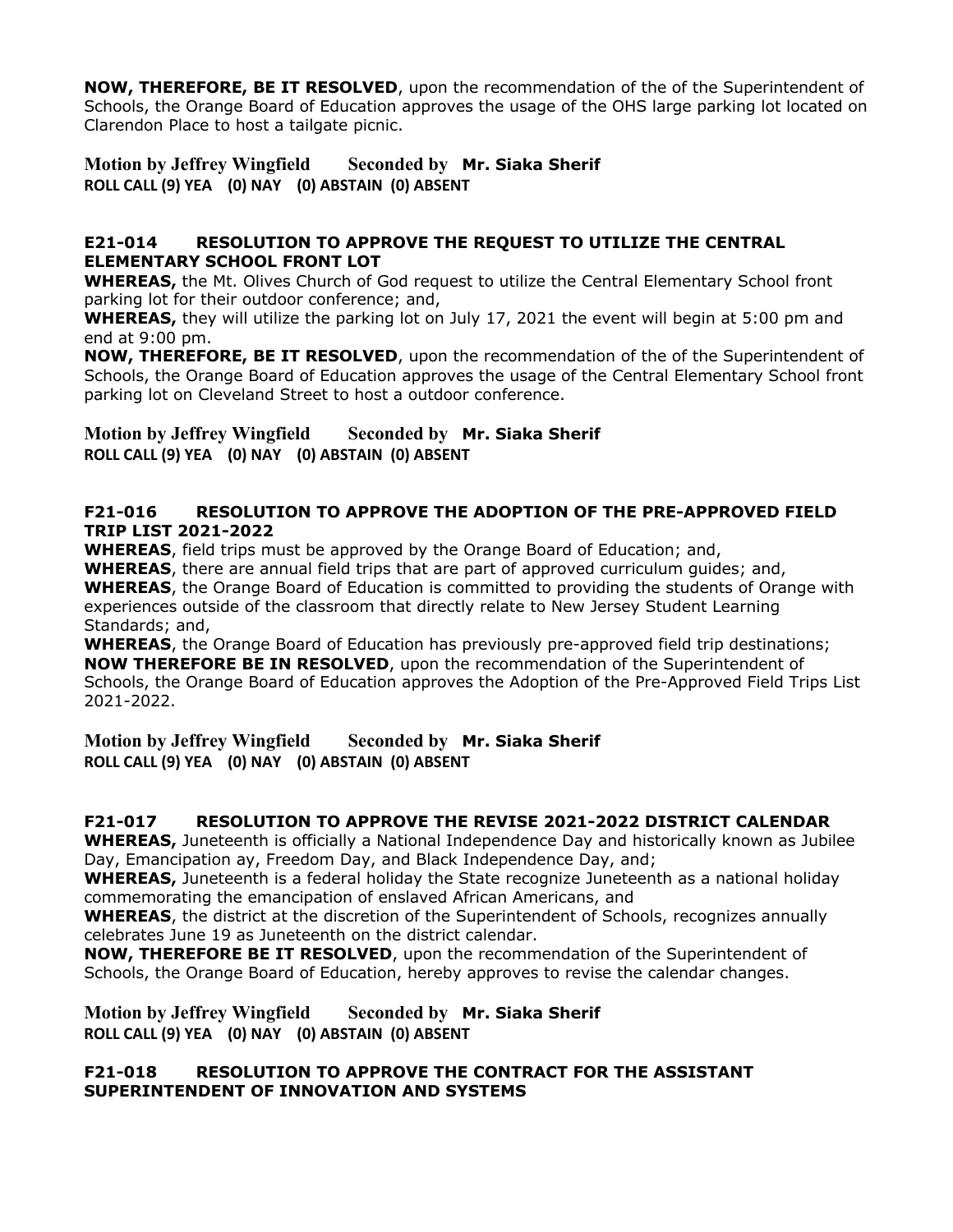**WHEREAS,** part of the Superintendent's Reorganization, the creation of an Assistant Superintendent of Innovation and Systems was created. This position will allow for new innovativeprograms to take shape within the Orange Public Schools.

**NOW, THEREFORE, BE IT RESOLVED,** upon the recommendation of the Superintendent of Schools, the Orange Board of Education approves the Appointment of Dr. Tina Powell, as the Assistant Superintendent of Innovation and Systems.

**Motion by Jeffrey Wingfield Seconded by Mr. Siaka Sherif ROLL CALL (9) YEA (0) NAY (0) ABSTAIN (0) ABSENT**

## **G21-022 RESOLUTION TO ACCEPT INSTRUMENT DONATIONS FOR THE BAND PROGRAM AT FOREST STREET COMMUNITY SCHOOL**

**WHEREAS,** Forest Street Community School will accept instrument donations for band program; and,

**WHEREAS,** the donations were made possible through the Westfield community (Westfield's Facebook Page); and,

**WHEREAS,** Forest Street Community School will provide the donors with receipts for the value of their donations; and,

**NOW, THEREFORE BE IT RESOLVED,** upon the recommendation of the Superintendent of Schools, the Orange Board of Education approves the resolution to accept instrument donations for the Band Program at Forest Street Community School

| Donations:   |
|--------------|
| 6 Flutes     |
| 7 Clarinets  |
| 4 trumpets   |
| 3 saxophones |
| 4 trombones  |
| 2 violins    |
| 1 cello      |
| auitar       |

**Motion by Jeffrey Wingfield Seconded by Mr. Siaka Sherif ROLL CALL (9) YEA (0) NAY (0) ABSTAIN (0) ABSENT**

## **G21-023 RESOLUTION TO APPROVE THE DISPOSAL OF FURNITURE FROM THE CURRENT MEDIA CENTER AT ORANGE HIGH SCHOOL**

**WHEREAS**, currently the Orange High School is under construction, and the School Development Authority (SDA) is converting the existing media center into a cafeteria and,

**WHEREAS,** the furniture that is currently in the media center is old and outdated, and once remove will break and is of no use the district

**WHEREAS**, SDA will be providing new furniture for the new media center; and,

**NOW THEREFORE BE IN RESOLVED**, upon the recommendation of the Superintendent of Schools, the Orange Board of Education approves the disposal of the furniture in the old media center in the Orange High School.